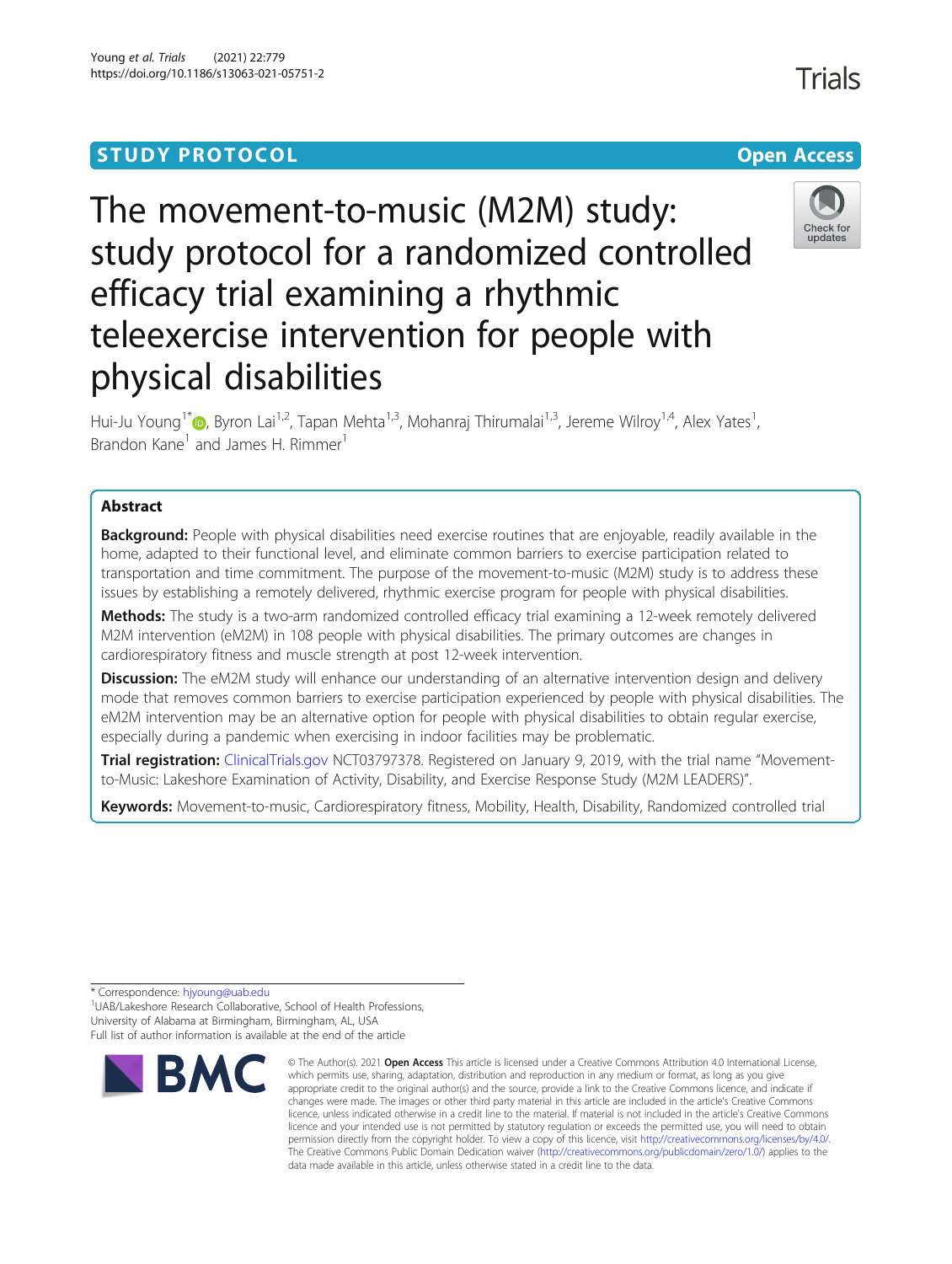## Administrative information

Note: the numbers in curly brackets in this protocol refer to SPIRIT checklist item numbers. The order of the items has been modified to group similar items (see [http://www.equator-network.org/reporting-guidelines/](http://www.equator-network.org/reporting-guidelines/spirit-2013-statement-defining-standard-protocol-items-for-clinical-trials/) [spirit-2013-statement-defining-standard-protocol-items](http://www.equator-network.org/reporting-guidelines/spirit-2013-statement-defining-standard-protocol-items-for-clinical-trials/)[for-clinical-trials/](http://www.equator-network.org/reporting-guidelines/spirit-2013-statement-defining-standard-protocol-items-for-clinical-trials/)).

| Title $\{1\}$                                              | The movement-to-music (M2M) study:<br>study protocol for a randomized con-<br>trolled efficacy trial evaluating an adap-<br>tive rhythmic teleexercise intervention<br>for people with physical disabilities.                                                                                                                                                                                                                                                                                                                                                                                                           |
|------------------------------------------------------------|-------------------------------------------------------------------------------------------------------------------------------------------------------------------------------------------------------------------------------------------------------------------------------------------------------------------------------------------------------------------------------------------------------------------------------------------------------------------------------------------------------------------------------------------------------------------------------------------------------------------------|
| Trial registration {2a and 2b}.                            | ClinicalTrials.gov NCT03797378.<br>Registered on January 9, 2019.                                                                                                                                                                                                                                                                                                                                                                                                                                                                                                                                                       |
| Protocol version {3}                                       | Protocol Version 1; November 2020.                                                                                                                                                                                                                                                                                                                                                                                                                                                                                                                                                                                      |
| Funding {4}                                                | National Institute on Disability,<br>Independent Living, and Rehabilitation<br>Research (NIDILRR). Grant number<br>90DPGF0005.                                                                                                                                                                                                                                                                                                                                                                                                                                                                                          |
| Author details {5a}                                        | <sup>1</sup> UAB/Lakeshore Research Collaborative,<br>School of Health Professions, University<br>of Alabama at Birmingham,<br>Birmingham, AL.<br><sup>2</sup> Division of Pediatric and Rehabilitation<br>Medicine, School of Medicine,<br>University of Alabama at Birmingham,<br>Birmingham, AL.<br><sup>3</sup> Department of Health Services and<br>Administration, School of Health<br>Professions, University of Alabama at<br>Birmingham, Birmingham, AL.<br><sup>4</sup> Department of Physical Medicine and<br>Rehabilitation, School of Medicine,<br>University of Alabama at Birmingham,<br>Birmingham, AL. |
| Name and contact information<br>for the trial sponsor {5b} | Pimjai Sudsawad, ScD<br>National Institute on Disability,<br>Independent Living, and Rehabilitation<br>Research (NIDILRR)<br>Administration for Community Living<br>(ACL)<br>US Department of Health and Human<br>Services (HHS)<br>Office: 2212-B<br>330 C Street SW<br>Washington, DC 20201<br>202-795-7447<br>Pimjai.sudsawad@acl.hhs.gov                                                                                                                                                                                                                                                                            |
| Role of sponsor {5c}                                       | The sponsor plays no part in study<br>design, data collection, data<br>management, data analysis, data<br>interpretation, and decision to submit<br>results for publication.                                                                                                                                                                                                                                                                                                                                                                                                                                            |

## Introduction

#### Background and rationale {6a}

Exercise trials for people with physical disabilities are currently challenged by the inability to reach large, heterogenous groups of participants that are representative of the target population. Studies typically incorporate highly controlled designs and focus on

examining one specific disability group in an exercise intervention with an average sample size of 40 participants per study  $\begin{bmatrix} 1, 2 \end{bmatrix}$  $\begin{bmatrix} 1, 2 \end{bmatrix}$  $\begin{bmatrix} 1, 2 \end{bmatrix}$ . Because of this, the generalizability and transferability of the research is limited, which creates a need to identify evidence-based exercise interventions that are robust enough to be successfully used by multiple disability groups [[3\]](#page-11-0). To address this limitation, one potential strategy is for studies to include people within the exercise intervention based upon their physical function, as opposed to a specific type of disability.

Creating exercise interventions for different levels of physical function present a few challenges. For example, when an exercise intervention is delivered to participants with various levels of functional mobility, people with higher or lower levels of physical function may perceive the program as not challenging or too difficult, which may compromise the physiological adaptations achieved from the intervention. Froehlich-Grobe et al. examined the effectiveness of a physical activity intervention for women with a wide variety of mobility limitations and reported no significant physiologic change [[4](#page-11-0)]. They suggested that a possible reason for this nonsignificant finding was the variability in functional mobility levels. The authors recommended that in future studies, researchers should design exercise interventions using a functionally based approach to ensure that every participant receives a similar exercise stimulus.

In addition to addressing the physiologic training needs in people with physical disabilities, it is also important to ensure that the interventions are accessible. Common barriers to exercise experienced by people with physical disabilities include lack of transportation to and from exercise venues, cost of the program, inaccessible fitness facilities, and time constraints [\[5](#page-11-0)]. Fortunately, there are a growing number of scalable telehealth technologies that have the potential to reach large numbers of people with disabilities in the comfort of their home [[6\]](#page-11-0). In a recent review, we found that technology-driven exercise intervention studies sustained 56% of all outcomes measured at follow-up, compared to 24% for the exercise intervention studies that used technology only for measurement purposes [\[7\]](#page-11-0). Given the low rate of exercise participation among people with physical disabilities  $[8]$  $[8]$ , there is a pressing need to continue exploring the potential of using telehealth technologies to deliver home-based exercise, or what we refer to as teleexercise, among people with disabilities.

Providing exercise that is enjoyable is also important as it will likely increase adherence to the exercise program in people with physical disabilities. Many fitness-related training protocols such as treadmill walking, stationary cycling, and weight lifting often have low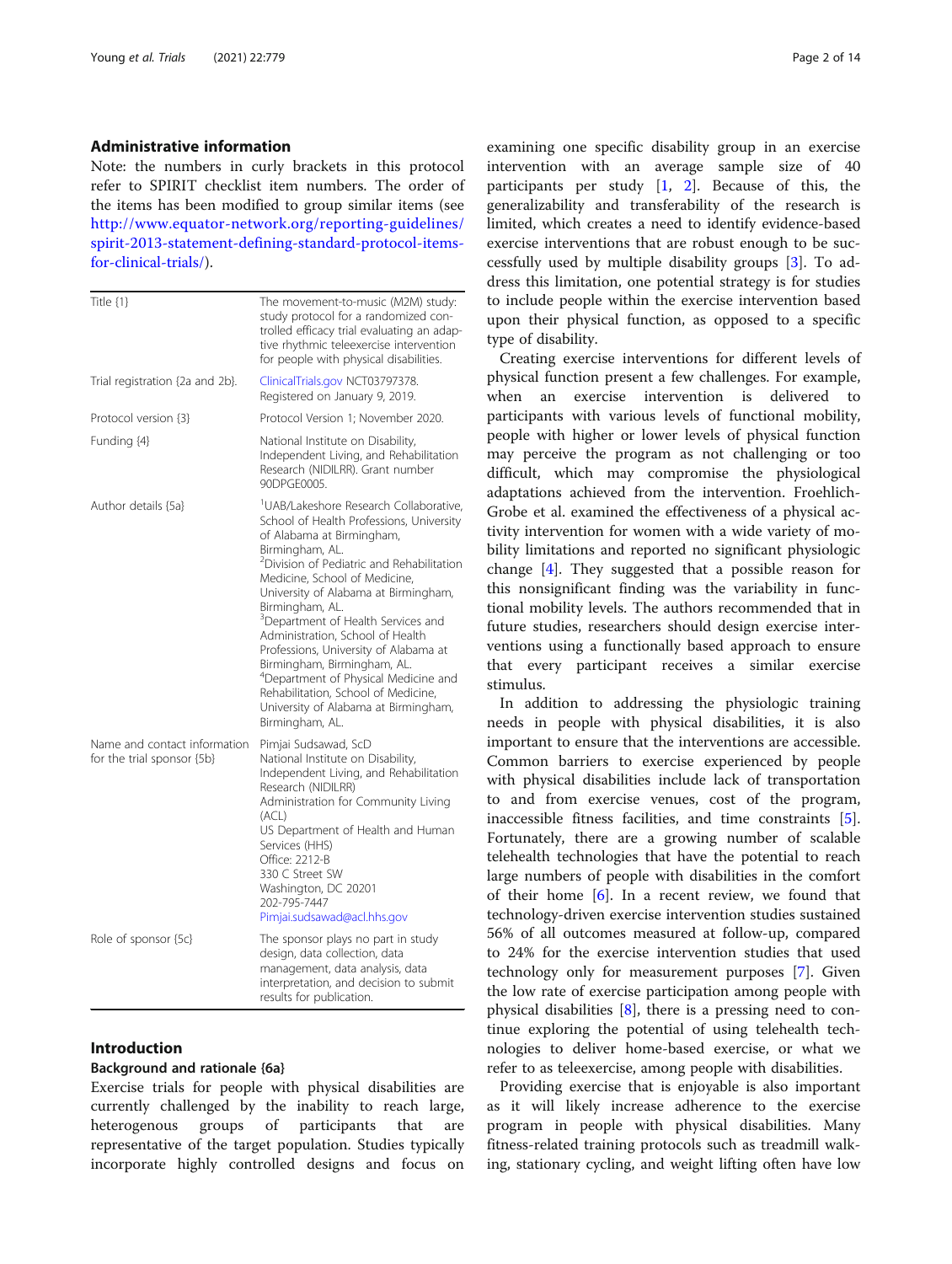adherence rates due to lack of enjoyment or social interaction [\[9](#page-11-0)–[11\]](#page-11-0). Asano et al. surveyed 417 people with multiple sclerosis and found "dislike exercise" and "find exercise boring" were common reasons for not exercising [\[12](#page-11-0)]. Providing alternative and enjoyable forms of exercise thus becomes critical in helping individuals find activities that fit their interests and needs. Several studies have reported that music is an effective strategy for improving exercise adherence [[13](#page-11-0)–[16](#page-11-0)] and enjoyment [[17,](#page-11-0) [18\]](#page-11-0). Listening to music during exercise is associated with positive moods and feelings [\[19\]](#page-11-0). Indeed, evidence suggests that dance is a promising intervention for improving physical function in people with Parkinson's [[20](#page-11-0), [21\]](#page-11-0), stroke [\[22](#page-12-0)], and other disabling conditions [[23](#page-12-0)–[25](#page-12-0)]. An additional benefit is that movement-based exercise with music can be performed almost anywhere with minimal equipment.

#### Objectives {7}

The movement-to-music (M2M) study aims to examine a rhythmic-based teleexercise intervention (eM2M) with 108 adults with physical disabilities. Specifically, the primary aim is to investigate effects of the 12-week eM2M intervention on physical and psychosocial health outcomes in participants who are classified into three functional mobility groups: Group I—only able to exercise while sitting, Group II—able to exercise sitting and standing with or without support, and Group III—able to exercise one side of the body more than the other side. We hypothesize that participants who receive the 12-week eM2M intervention will have the following:

- 1. Significantly higher gains in cardiorespiratory fitness and muscle strength compared to waitlist control (WC) participants post-intervention.
- 2. Significantly greater gains in lower extremity function, physical activity, health-related quality of life, and social participation compared to WC participants post-intervention.

The secondary aim is to compare the effect sizes of eM2M on physical health outcomes including cardiorespiratory fitness, muscle strength, and lower extremity function with those observed in a previous M2M trial [[26\]](#page-12-0) that grouped participants based on disability type. We hypothesize that gains in physical health will be larger than in the previous M2M trial where participants were grouped by disability type.

The **tertiary aim** is to explore the role of group cohesion, instructor support, exercise self-efficacy, exercise self-regulation, social support for exercise, and outcome expectations for exercise as mediating variables between eM2M and the primary and secondary outcomes. The heterogeneity of treatment effect across the

physical health outcomes will also be examined using functional mobility and disability type as moderators.

#### Trial design {8}

The M2M study is a two-arm randomized controlled efficacy trial. Eligible and enrolled participants will be randomized into one of two study arms: eM2M and WC. The overall study structure is illustrated in Fig. [1](#page-3-0).

## Methods: participants, interventions, and outcomes

#### Study setting {9}

The entire study will be conducted remotely through a telehealth facility located at the study site. All physical outcomes will be assessed via a HIPAA-protected Zoom videoconferencing platform (teleassessments). All selfreport outcomes will be collected using electronic surveys delivered through the Research Electronic Data Capture (REDCap). The eM2M intervention will be delivered through the same Zoom platform, which is connected to a custom built, password-protected intervention website housed within an encrypted server at the university. The website will be used to collect vital signs and physical condition questions before and after each eM2M session.

#### Eligibility criteria [[27](#page-12-0)]

Individuals are eligible to participate in the study after meeting all inclusion criteria, which include (1) primary diagnosis of traumatic brain injury, stroke, multiple sclerosis, spinal cord injury, spina bifida, Parkinson's disease, or cerebral palsy conferred by a physician; (2) fits one of the three functional mobility groups: Groups I–III; (3) between the ages of 18 and 70 years; (4) physician clearance to participate; (5) willing to participate in an exercise program 3 times per week; (6) conversant in and reads English; (7) have internet access. The exclusion criteria are (1) participated in a shortterm rehabilitation program or a similar intervention in the last 6 months; (2) use of tobacco products in the last 6 months; (3) score <19 on the Telephone Interview for Cognitive Status  $[27]$  $[27]$  $[27]$ ; (4) active pressure ulcer; (5) any contraindications to exercise based on the American College of Sports Medicine (ACSM) guidelines [\[28](#page-12-0)]; (6) visual acuity that prevents following a group exercise class; (7) significant hearing impairment impeding ability to hear music to engage in exercise; and (8) currently pregnant.

## Who will take informed consent? {26a}

Upon completion of the screening process with a study recruitment coordinator, eligible individuals will receive an electronic consent form via REDCap and will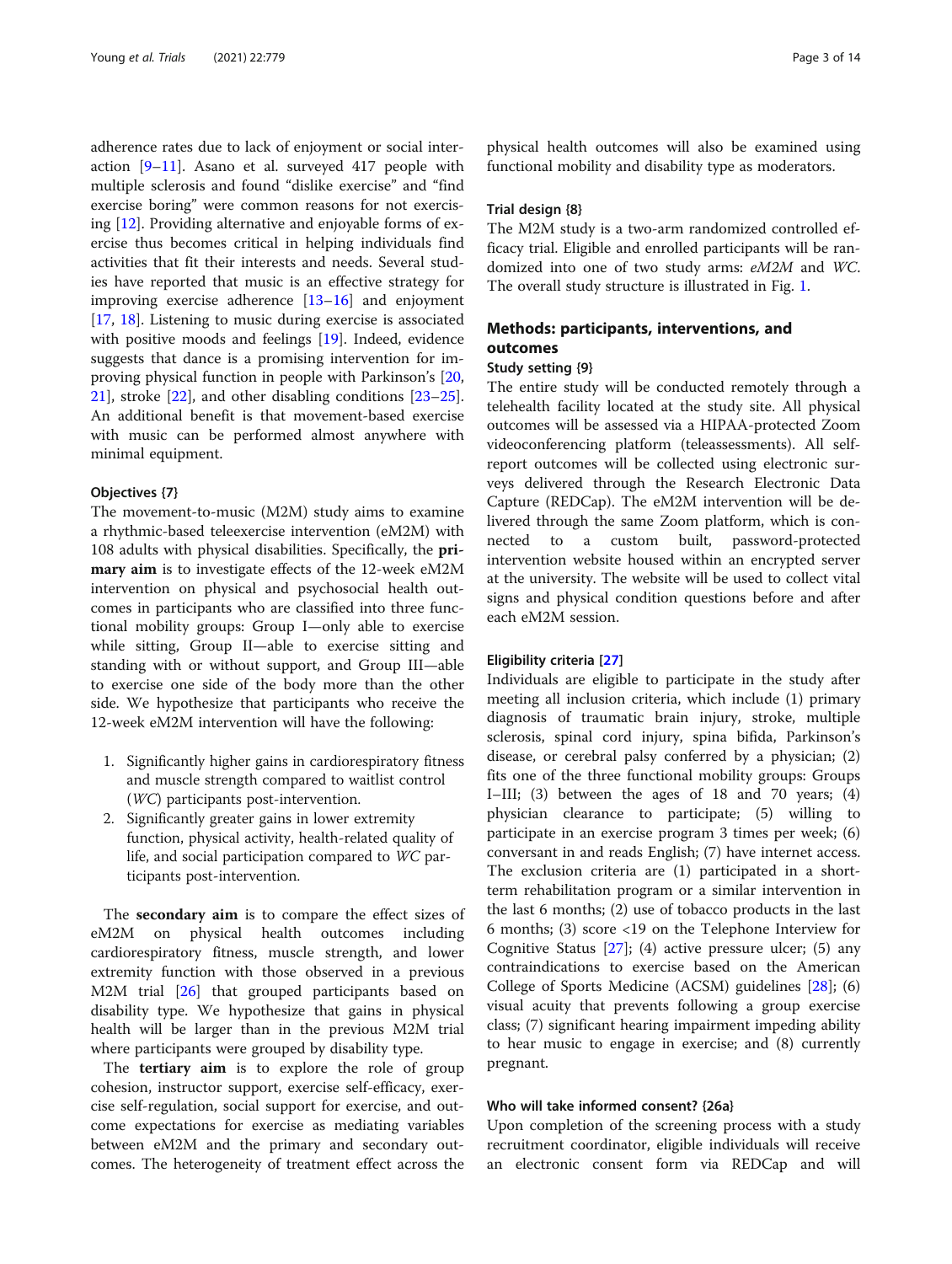<span id="page-3-0"></span>

officially enroll in the study after signing the informed consent form.

## Additional consent provisions for the collection and use of participant data and biological specimens {26b}

This study does not involve collecting biological specimens for storage. The consent form asks if participants are willing to be contacted for future research opportunities. Participants can decline to this option and still participate in the M2M study.

## Interventions

Enrolled participants who complete baseline assessments will be randomly assigned to eM2M or WC. After randomization, participants in the eM2M arm will meet virtually with study staff who will provide information about the intervention schedule and an online program (e-STORIES) [\[29](#page-12-0)] on exercise self-regulation strategies, including goal setting, to be completed prior to beginning the intervention. Participants in WC will be instructed to maintain their usual activities during the 12-week intervention and will be invited to participate in an eM2M program after the control period. Both eM2M and WC participants will be asked to complete a weekly electronic survey on their physical activity level.

## Explanation for the choice of comparators {6b}

The eM2M intervention is designed to progressively increase exercise duration to meet the U.S. recommended exercise guidelines of 150 min of moderate-intensity physical activity every week [\[30\]](#page-12-0). The intervention utilizes movement routines choreographed to music to target four fitness components: range of motion, muscular strength, cardiorespiratory endurance, and balance. Table [1](#page-4-0) highlights the general structure of the eM2M intervention. The study aims to examine the effects of the 12-week eM2M intervention by comparing eM2M participants with WC participants.

## Intervention description {11a}

The eM2M intervention consists of three sessions per week for a total of 36 sessions over 12 weeks. The intervention provides three different programs based upon participants' functional mobility, which are classified into: Group I (seated exercise only), Group II (seated and standing exercise with or without support while standing), and Group III (exercise for right and left side of the body).

## Utilization of the Zoom platform and technology

All participants will be mailed a laptop after they officially enroll in the study. The laptop will be used for completing the teleassessments with study staff as well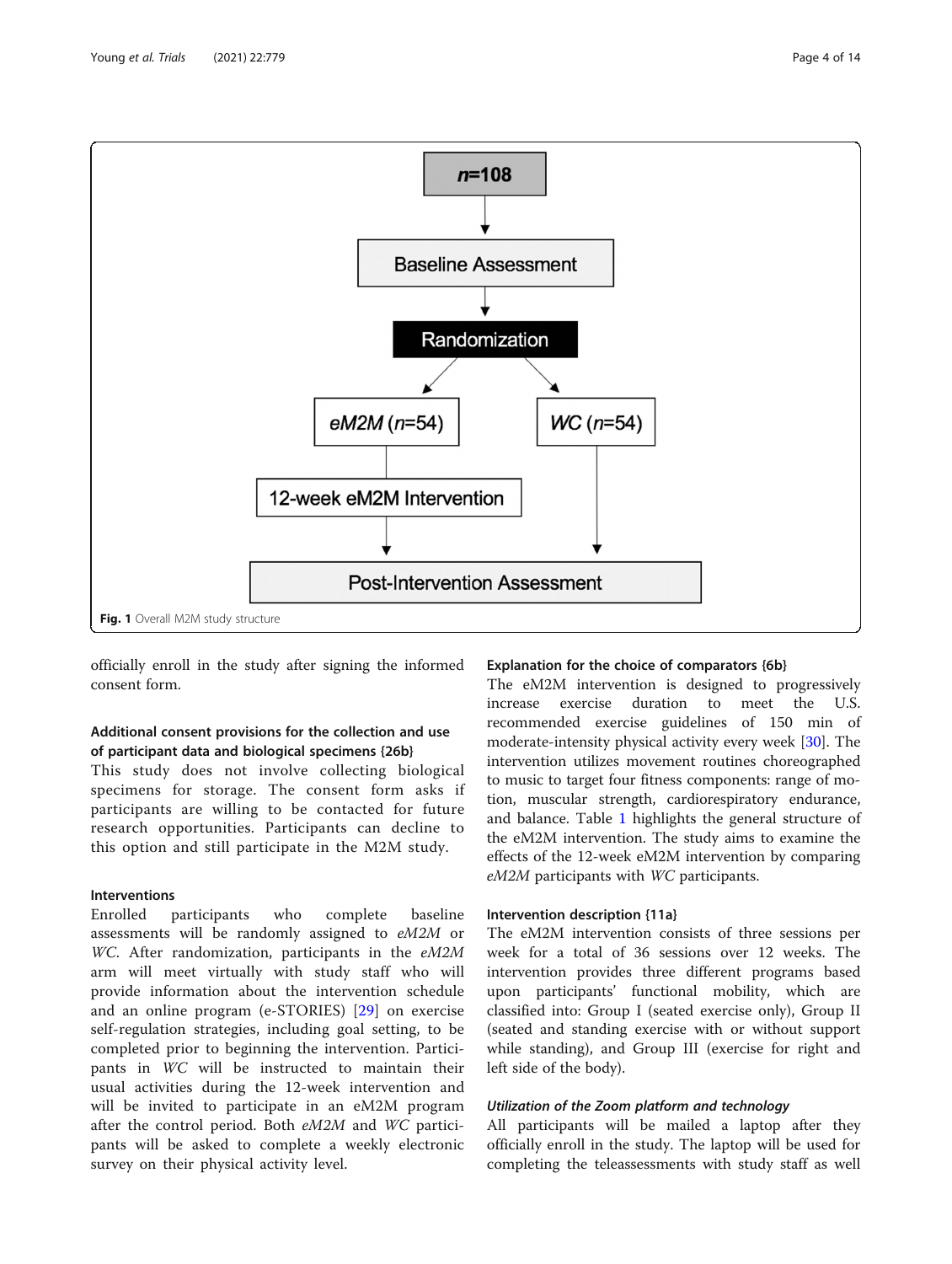## <span id="page-4-0"></span>Table 1 cM2M intervention structure

| Training component\week          |                |    | 2  | 3  | 4              | 5  | 6                 | 7        | 8            | 9        | 10      | 11 | 12           |
|----------------------------------|----------------|----|----|----|----------------|----|-------------------|----------|--------------|----------|---------|----|--------------|
|                                  |                |    |    |    |                |    | Duration (minute) |          |              |          |         |    |              |
| Warm up                          | Upper body     | 5  | 5  | 5  | 5.             | 5. | 5                 | 5.       | 5.           | 5        | 5       | 5  | 5            |
| (Range of motion)                | Lower body     | 5  | 5  | 5  | 5              | 5  | 5                 | 5        | 5            | 5        | 5       | 5  | 5            |
| Upper extremity muscle strength  |                | 5  | 5  | 5  | 5.             | 5  | 5                 | 5        | 5            | 5        | 5       | 5  | 5            |
| <b>Cardiorespiratory fitness</b> |                | 10 | 10 | 15 | 15             | 20 | 20                | 25       | 25           | 30       | 30      | 30 | 30           |
| Lower extremity muscle strength  |                | 5  | 5  | 5. | 5.             | 5. | 5.                | $\Omega$ | $\Omega$     | $\circ$  | $\circ$ | 0  | $\mathbf{0}$ |
| <b>Balance</b>                   | <b>Static</b>  | 5  | 3  | 3  | $\overline{2}$ | 2  | $\circ$           | $\circ$  | $\mathbf{0}$ | $\circ$  | $\circ$ | 0  | $\mathbf{0}$ |
|                                  | <b>Dynamic</b> | 0  |    |    | 3              | 3  | 5                 | 5        | 5            | $\Omega$ | $\circ$ | 0  | $\mathbf{0}$ |
| Cool down/mindfulness            |                | 5. | 5  | 5  | 5              | 5  | 5                 | 5        | 5            | 5        | 5       | 5  | 5            |
| <b>Total minutes</b>             |                | 40 | 40 | 45 | 45             | 50 | 50                | 50       | 50           | 50       | 50      | 50 | 50           |

as participating in the intervention. The laptop will have a preinstalled shortcut on its desktop for easy access to the eM2M sessions. The shortcut will direct eM2M participants to the password-protected intervention website that will prompt them to input vital signs and answer questions on rating of perceived exertion (RPE), pain, and fatigue when they login 15 min prior to each eM2M session. The vital signs include resting blood pressure, heart rate, and peripheral oxygen saturation that are measured with a portable blood pressure monitor and a pulse oximeter mailed with the laptop. If participants' vital signs are within safe range for exercise (blood pressure ≤ 180/110 mmHg; heart rate ≤ 100 bpm; oxygen saturation  $\geq 90\%$ ), participants will then be directed to the Zoom platform for the eM2M session. If a vital sign is not within a safe range, participants will be redirected to a webpage that informs them to rest for a few minutes before attemping to login again. If upon a second attempt a vital sign is still not within a safe range, participants will be instructed to call study staff and be recommended to not join the class that day.

All eM2M sessions will be delivered by a trained M2M instructor from the Telehealth Center at Lakeshore Foundation, Birmingham, AL. The sessions will be supported by a research assistant, who will facilitate the instructor and participants with technical difficulties and ensure delivery quality of the eM2M sessions. At the beginning of each session, the instructor will ask all participants to set their Zoom screens to gallery view so everyone can talk and interact with each other. Before starting the first movement routine, the research assistant will spotlight the instructor's video to ensure participants are able to easily view and follow the instructor's movements. The research assistant will also mute participants' microphones to prevent background noise from interfereing with the session. Participants will be instructed to raise their hand if they encounter any issues during the session, and the research assistant will

transfer the participants to a Zoom breakout room to resolve the issues. Toward the end of the session, the instructor will ask all participants to change back to gallery view for a cool-down and mindfulness routine so everyone can see each other in one screen. Once the session concludes the intervention website will redirect participants to input their vital signs and complete the same questions that they completed before the session.

#### Components of the eM2M intervention

The eM2M intervention is highly structured to ensure strong fidelity between instructors. Each session consist of 7 to 8 movement routines accompanied with music. Every routine incorporates combinations of various movement patterns and sequences that target one of the four fitness components described below and can be adapted to the participants' functional mobility level.

#### Range of motion component

Each session starts with two 5-min range of motion routines that serve as the warm-up and focus on upper and lower extremity joint movements performed in a seated position. The upper range of motion routine targets upper limb movements including (1) neck flexion, extension, lateral flexion, and rotation; (2) shoulder extension, lateral/frontal/dorsal extension, flexion, adduction, horizontal adduction, abduction, horizontal abduction, circumduction, and rotation; (3) shoulder girdle elevation and depression; (4) elbow extension and flexion; (5) wrist extension, flexion, and rotation; (6) hand extension and flexion; and (7) torso lateral/frontal/dorsal extension and rotation. The lower range of motion routine targets lower limb movements including (1) hip extension, flexion, adduction, horizontal adduction, abduction, horizontal abduction, and rotation; (2) knee extension and flexion; (3) ankle extension, flexion, and rotation; and (4) toes extension and flexion. The movement tempo ranges from 12 to 60 beats per minute (bpm).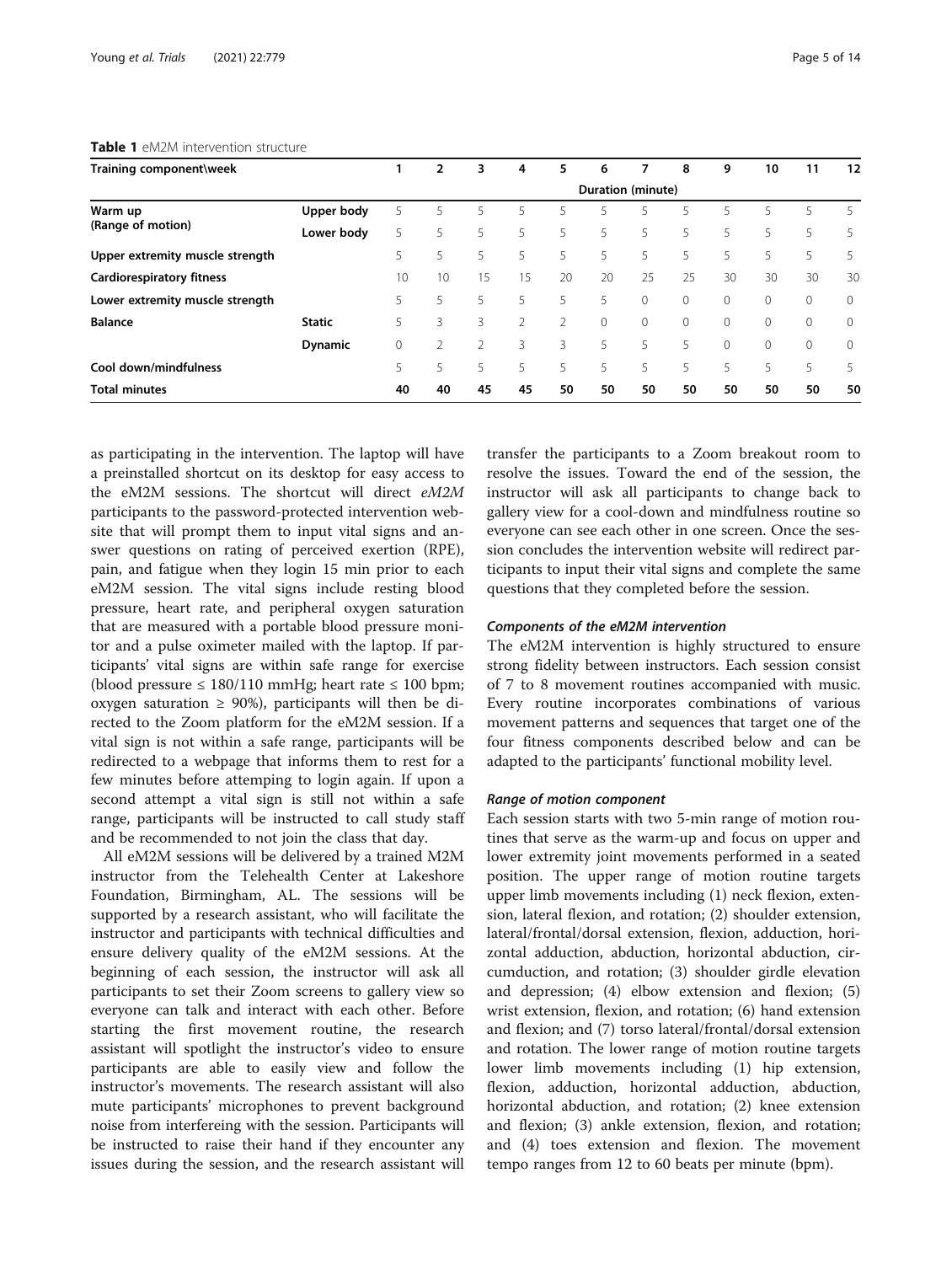## Muscle strengthening component

The muscle strengthening component consists of one 5 min seated routine that targets upper extremity muscle groups including biceps, triceps, deltoid, trapezius/rhomboids, pectorals, erector spinae, rectus abdominus, and obliques as well as one 5-min standing routine that target lower extremity muscle groups including quadriceps, hamstrings, gastrocnemius/soleus, and tibialis anterior. The routines are adapted for Group I participants, where the upper extremity strength routine focuses on the shoulder, chest, upper back, and arm muscles and the lower extremity strength routine focuses on the abdominal and lower back muscles. All eM2M participants receive a pair of 2-lb wrist weights mailed to them after randomization that are used to perform this routine. The movement tempo ranges from 40 to 60 bpm.

#### Cardiorespiratory fitness component

The cardiorespiratory fitness component consists of two routines that are performed at movement tempo that ranges from 100 to 180 bpm. The routines are structured with a series of movement combinations and can be performed seated or standing with or without support. The component begins with 10 min at week 1, progress to 30 min at week 9, and maintain 30 min for remaining weeks 10–12. Participants are asked to rate their RPE on a  $0-10$  Borg scale  $\left[31, 32\right]$  $\left[31, 32\right]$  $\left[31, 32\right]$  at the end of each cardiorespiratory fitness routine.

#### Balance component

The balance component consists of a 5-min routine that targets static and dynamic balance. This component begins with a static balance routine at week 1 and progresses to a dynamic balance-focused routine at week 8. The routine is adapted for Group I participants, which involves sitting stability, trunk rotation, and weight shifting with arms and upper body reaching in different directions.

#### Cool down/mindfulness component

The cool down/mindfulness component focuses on breathing and mindfulness where the instructor and participants come together while forming a virtual, imaginary circle. The instructor then delivers a mindfulness quote and ask participants to share their thoughts at the end of each session.

#### Participant safety

Before starting the intervention, study staff will confirm with the participants about their emergency contact information and instruct them to notify their emergency contacts about the intervention schedule. In the event of an emergency during the eM2M session, the research assistant will place the participant in a breakout room

and confirm severity of the emergency. Should the emergency deem that medical help is necessary, study staff will first contact the participant's emergency contact and will call 911 if the emergency contact cannot be reached.

## Criteria for discontinuing or modifying allocated interventions {11b}

There are no criteria for discontinuing or modifying allocated Intervention when requested by participants. Participants may choose to stop the intervention or withdraw from the study for any reason, including being assigned to a study arm that is not a preference.

## Strategies to improve adherence to interventions {11c}

The eM2M intervention is underpinned by four Social Cognitive Theory constructs: self-efficacy, selfregulation, outcome expectations, and social support [[33\]](#page-12-0). Self-efficacy is targeted through (1) *mastery experi*ence: begin with lower exercise intensity and movement complexity and progress to higher exercise intensity and movement complexity across the intervention, to ensure that participants are challenged in a progressive manner; (2) verbal persuasion: motivate and encourage participants during class through verbal positive reinforcement; and (3) emotional/physiological states: ask participants to rate their RPE as well as pain and fatigue level at the beginning and end of each eM2M session to increase awareness of emotional and physiological states. Selfregulation and outcome expectations are addressed by asking participants to set monthly exercise goals and discuss expectations they have about exercise. In addition, the eM2M instructors will explain targeted outcomes to participants at the beginning of each routine. Social support is addressed by having group classes where participants with similar functional mobility levels are exercising together and by giving participants time at the beginning and end of each class to talk and interact with each other. The purpose of having gallery view on the Zoom platform at the beginning and end of each session is to facilitate the group interaction and social support. In addition, email or text reminders will be sent to participants a day before the intervention starts and one hour prior to each eM2M session.

## Relevant concomitant care permitted or prohibited during the trial {11d}

Not applicable, no concomitant care or interventions are prohibited during the trial.

#### Provisions for post-trial care {30}

Not applicable, no provisions for post-trial care are included in the study.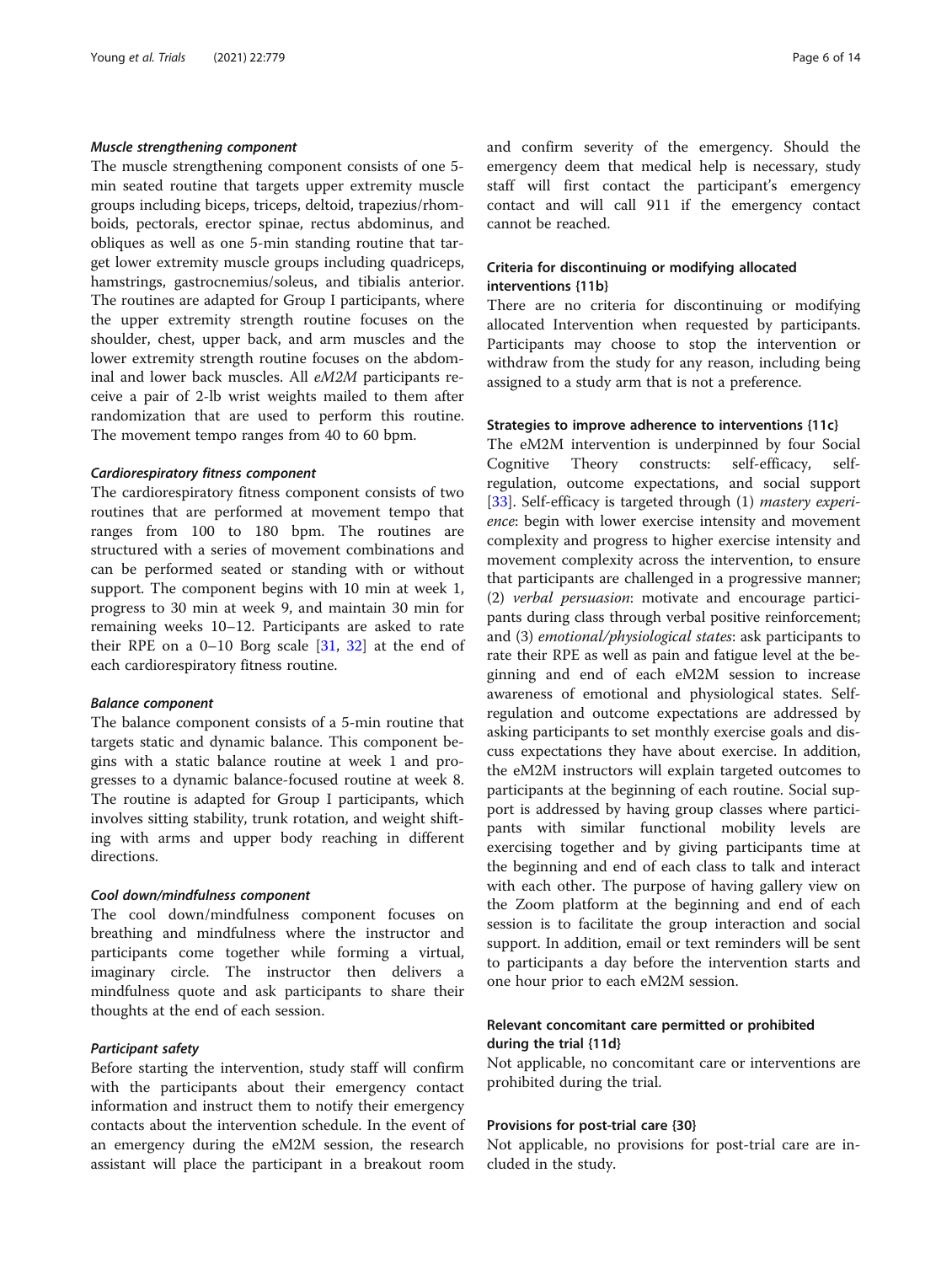## Outcomes {12}

Primary and secondary outcomes include a set of physical assessments and self-report questionnaires and will be assessed at baseline and post 12-week intervention via the Zoom platform (teleassessments [[34\]](#page-12-0)) and REDCap electronic questionnaires. Assessors will be blinded to participant assignment, and allocation of the arm assignment will not be done until baseline testing is completed. The outcome measures included in this study were developed and validated in previous literature with adequate to excellent reliability. The primary outcomes include changes in cardiorespiratory fitness measured with resting heart rate [[35\]](#page-12-0) and the heart rate recovery test [[36,](#page-12-0) [37\]](#page-12-0) as well as muscle strength assessed with hand-held dynamometer [\[38](#page-12-0)–[40](#page-12-0)] at post 12-week intervention. The secondary outcomes include changes in lower extremity function assessed with the Short Physical Performance Battery [[41\]](#page-12-0) and the Timed Up and Go tests [[42](#page-12-0)–[44\]](#page-12-0), health-related quality of life measured using the NIH PROMIS 10 Global Health Items [[45](#page-12-0)], social participation measured using the NIH PROMIS Ability to Participate in Social Roles and Activities Short Form 8a [[45](#page-12-0)], and physical activity measured using the Godin Leisure Time Exercise Questionnaire [[46](#page-12-0)– [54\]](#page-12-0) at post 12-week intervention. Table 2 summarizes all outcome measures and the corresponding data collection time points.

In addition, after participants complete the eM2M intervention, they will be asked to participate in semistructured interviews via Zoom. The interviews will be conducted in a group format (the same group of participants that underwent the intervention together). The interviews will include questions that probe participants' perceived impact of eM2M on their health and function, as well as their experience exercising with other participants with similar functional levels who have different disabilities. The interviews will be audio-recorded, transcribed, and analyzed using a latent thematic analysis approach (underpinned by interpretivism).

## Participant timeline {13}

Table [3](#page-7-0) displays the schedule of enrollment, randomization, intervention, and assessments for the M2M study participants.

#### Sample size {14}

Our conservative sample size and power calculations for the primary outcomes, which constitute a family of hypotheses [\[63](#page-13-0)], assume a two-sided overall family-wise error rate of  $0.05$   $[64]$ , 80% power, an analysis of covariance (ANCOVA)-based approach, and an attrition rate of 25% with 82 participants finishing the study. Under these assumptions, we will have 80% power to detect at least a minimally

| Role                  | <b>Variables</b>                     | <b>Outcome measures</b>                                                                | <b>Collection time points</b>  |
|-----------------------|--------------------------------------|----------------------------------------------------------------------------------------|--------------------------------|
| Primary<br>outcomes   | Cardiorespiratory fitness            | Resting heart rate [35]<br>Heart rate recovery test [36, 37]                           | Baseline and 12 weeks          |
|                       | Muscle strength                      | Hand-held dynamometer [38-40]                                                          | Baseline and 12 weeks          |
| Secondary<br>outcomes | Lower extremity function             | Short physical performance battery [41]<br>Timed up and go [42-44]                     | Baseline and 12 weeks          |
|                       | Health-related quality of life       | NIH PROMIS 10 Global Health Items [45]                                                 | Baseline and 12 weeks          |
|                       | Social participation                 | NIH PROMIS Ability to Participate in Social Roles and Activities Short<br>Form 8a [45] | Baseline and 12 weeks          |
|                       | Physical activity                    | Godin Leisure Time Exercise Questionnaire [46-54]                                      | Baseline and 12 weeks          |
| <b>Mediators</b>      | Program adherence                    | Percentage of # of attended eM2M sessions                                              | 12-week intervention<br>period |
|                       | Group cohesion                       | Physical Activity Group Environment Questionnaire [55-57]                              | 12 weeks                       |
|                       | Instructor support                   | Perceived Autonomy Support Scale for Exercise Settings [57, 58]                        | 12 weeks                       |
|                       | Exercise self-efficacy               | Exercise Self-efficacy Scale [59]                                                      | Baseline and 12 weeks          |
|                       | Exercise self-regulation             | Exercise Goal-setting Scale [60]                                                       | Baseline and 12 weeks          |
|                       | Outcome expectations for<br>exercise | Multidimensional Outcome Expectations for Exercise Scale [61]                          | Baseline and 12 weeks          |
|                       | Social support for exercise          | Social Provisions Scale [62]                                                           | Baseline and 12 weeks          |
| <b>Moderators</b>     | Functional mobility                  | Short Physical Performance Battery [41]                                                | Baseline                       |
|                       | Disability type                      | Demographics and Health History Questionnaire                                          | Baseline                       |
| Covariates            | Barriers in physical activity        | Barriers in Physical Activity Questionnaire [63]                                       | Baseline                       |

Table 2 Outcome measures of the M2M study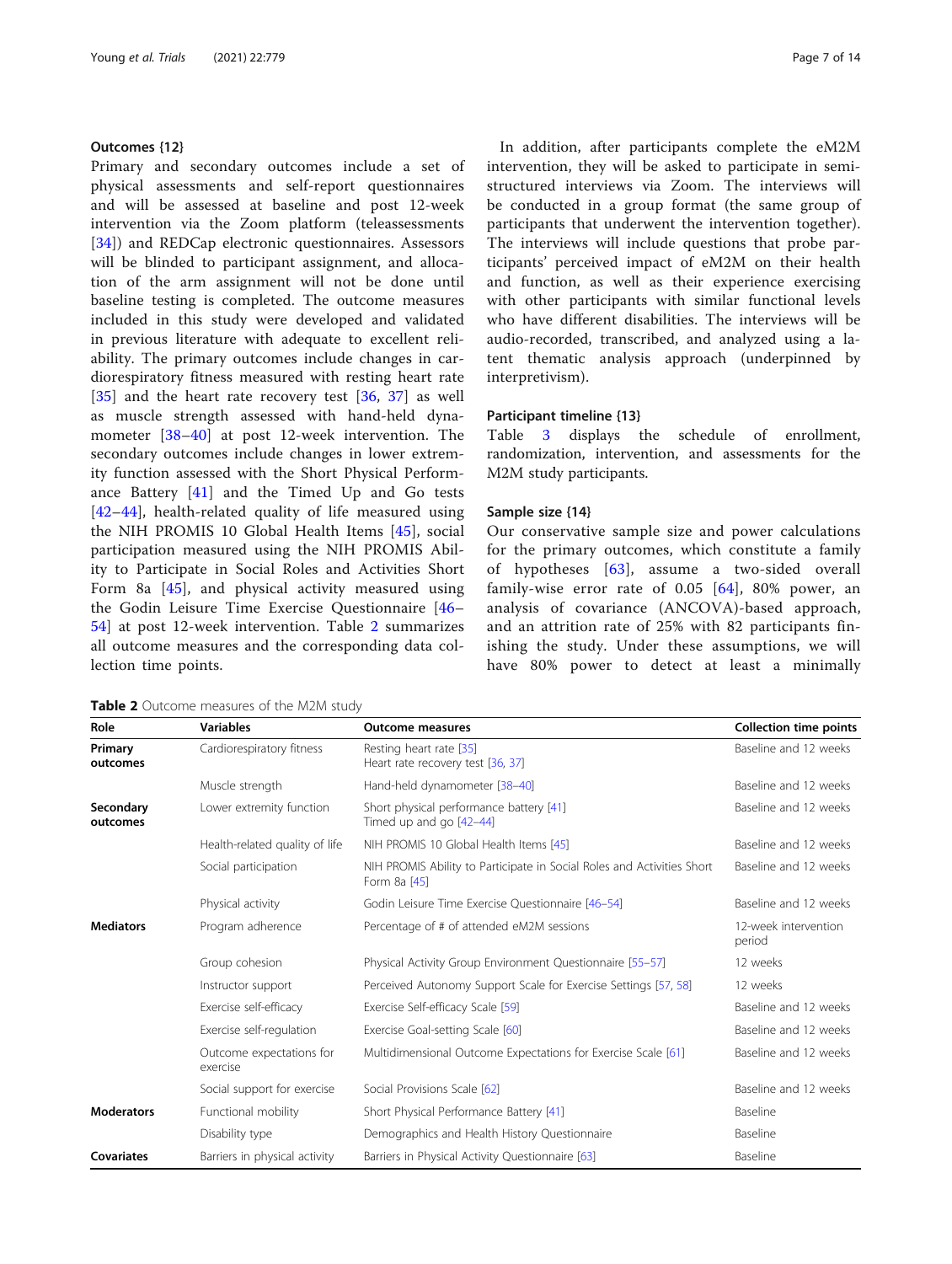|                                       | <b>STUDY PERIOD</b>       |                            |                                  |                            |                   |                         |                            |  |
|---------------------------------------|---------------------------|----------------------------|----------------------------------|----------------------------|-------------------|-------------------------|----------------------------|--|
|                                       | <b>Enrolment</b>          | <b>Allocation</b>          |                                  | Close-out                  |                   |                         |                            |  |
| <b>TIMEPOINT**</b>                    | $-t_1$<br>(Week -4 to -1) | t <sub>0</sub><br>(Week 0) | $t_1$<br>(Week 1)                | t <sub>2</sub><br>(Week 4) | $t_3$<br>(Week 8) | $t_{4}$<br>(Week<br>12) | $t_{x}$<br>(Week 13 to 16) |  |
| <b>ENROLLMENT:</b>                    |                           |                            |                                  |                            |                   |                         |                            |  |
| Eligibility screen                    | $\times$                  |                            |                                  |                            |                   |                         |                            |  |
| Informed consent                      | $\times$                  |                            |                                  |                            |                   |                         |                            |  |
| Allocation                            |                           | X                          |                                  |                            |                   |                         |                            |  |
| <b>INTERVENTIONS:</b>                 |                           |                            |                                  |                            |                   |                         |                            |  |
| Movement-to-Music<br>(M2M)            |                           |                            | 12-Week eM2M intervention        |                            |                   |                         |                            |  |
| <b>Waitlist Control</b><br>(WC)       |                           |                            | <b>Maintain usual activities</b> |                            |                   |                         |                            |  |
| <b>ASSESSMENTS:</b>                   |                           |                            |                                  |                            |                   |                         |                            |  |
| Demographics and<br>health history    | X                         |                            |                                  |                            |                   |                         | X                          |  |
| Cardiorespiratory<br>fitness          | X                         |                            |                                  |                            |                   |                         | X                          |  |
| Muscle strength                       | $\times$                  |                            |                                  |                            |                   |                         | X                          |  |
| Lower extremity<br>function           | $\times$                  |                            |                                  |                            |                   |                         | X                          |  |
| Health-related<br>quality of life     | $\boldsymbol{\mathsf{X}}$ |                            |                                  |                            |                   |                         | X                          |  |
| Social participation                  | X                         |                            |                                  |                            |                   |                         | X                          |  |
| Physical activity                     | $\sf X$                   |                            |                                  |                            |                   |                         | $\times$                   |  |
| Program<br>adherence                  |                           |                            |                                  |                            |                   |                         | X                          |  |
| Group cohesion                        |                           |                            |                                  |                            |                   |                         | $\times$                   |  |
| Instructor support                    |                           |                            |                                  |                            |                   |                         | X                          |  |
| Social cognitive<br>theory constructs | $\sf X$                   |                            |                                  |                            |                   |                         | X                          |  |
| Barriers in physical<br>activity      | $\times$                  |                            |                                  |                            |                   |                         | X                          |  |
| Post-intervention<br>interview        |                           |                            |                                  |                            |                   |                         | X                          |  |

## <span id="page-7-0"></span>Table 3 Schedule of enrollment, randomization, intervention, and assessments for the M2M study participants

detectable difference (Cohen's  $d$ ) of 0.552. In these calculations, a conservative correlation of 0.6 between the baseline covariate and outcome is assumed, which is similar to a previous study by Froehlich-Grobe et al. [[4\]](#page-11-0).

## Recruitment {15}

Potential participants will be primarily reached by disseminating recruitment information through local disability service providers, their social media outlets, and the study website [\(https://m2mstudy.org](https://m2mstudy.org)). If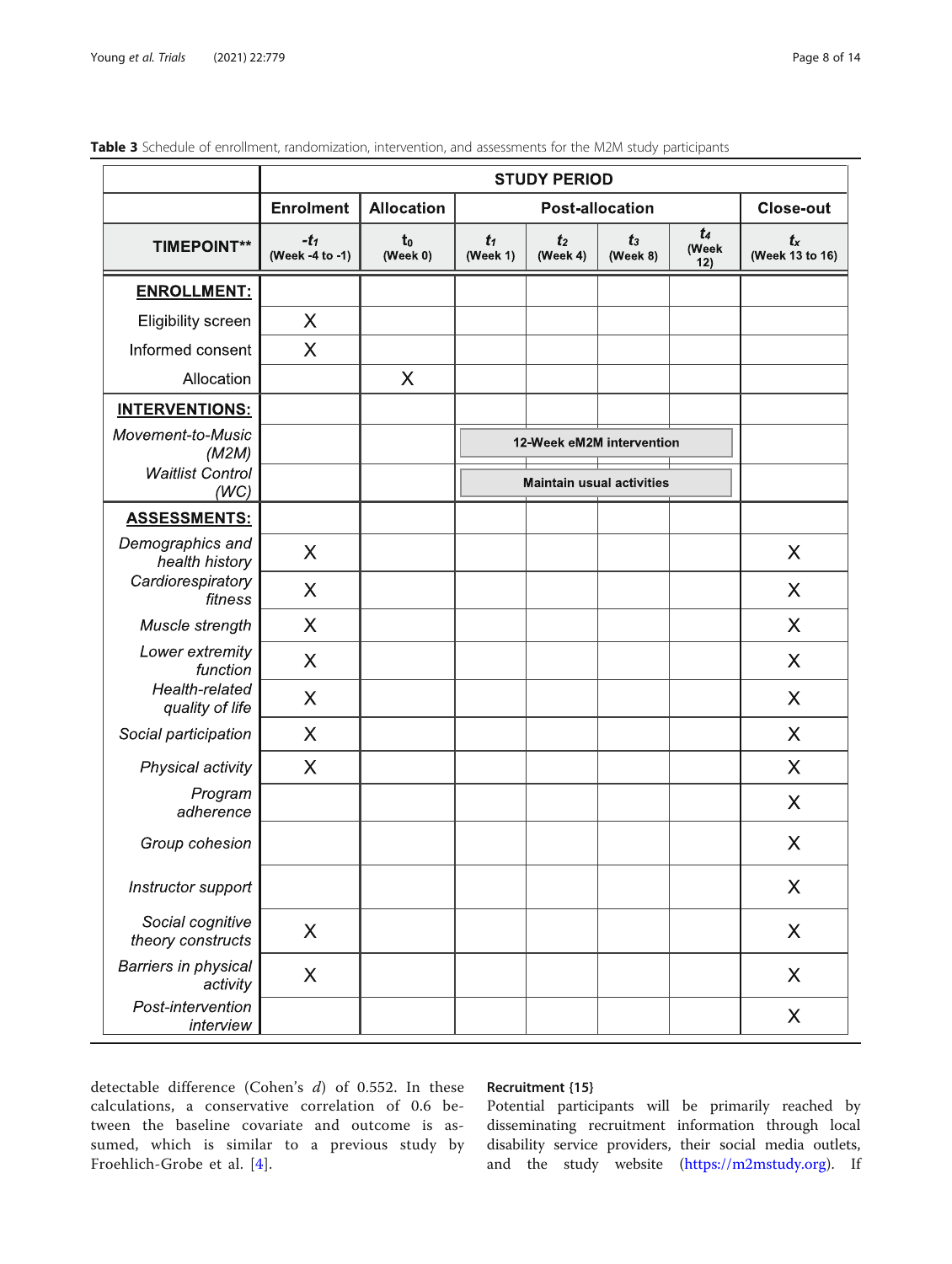potential participants are interested in participating, they will be directed to the study website to complete an electronic pre-screening form linked to REDCap.

## Assignment of interventions: allocation Sequence generation {16a}

Randomization is stratified based on the three functional mobility groups. Within each stratum of 36 participants, a permuted block randomization design is implemented to ensure close balance between the two arms across intervention waves (12 weeks per wave) and to increase the unpredictability in the upcoming assignment and prevent inadvertent bias. The randomization sequence was generated by a study biostatistician (TM) who is not involved in participant recruitment, assessments, and intervention delivery.

#### Concealment mechanism {16b}

The randomization sequence is uploaded to a randomization module in REDCap.

### Implementation {16c}

Randomization will be performed entirely in REDCap by study staff after a participant completes baseline assessment.

## Assignment of interventions: blinding Who will be blinded {17a}

Given the nature of the intervention, it is not plausible to blind participants and study staff who perform the randomization and monitor the intervention delivery. However, all data collection and analyses will be performed by study investigators and staff who are blinded to the study assignments.

## Procedure for unblinding if needed {17b}

Study personnel who are responsible for collecting and analyzing data will remain blinded throughout the study period.

## Data collection and management

## Plans for assessment and collection of outcomes {18a}

Before conducting the baseline teleassessments, study staff will connect with each participant for a virtual home visit via Zoom using the laptop mailed to them. The purpose of this visit is to walk participants through all provided testing equipment and identify places at home to exercise safely. The testing equipment includes a blood pressure monitor for measuring resting blood pressure and heart rate, a pulse oximeter for the heart rate recovery test, a hand dynamometer for the grip strength test, and two cones and a tape measure for the Short Physical Performance Battery and the Timed Up and Go tests.

All physical outcomes will be performed by assessors who are trained to administer the teleassessments via Zoom based on standardized protocols. All data from the teleassessments will be entered directly into REDCap. All self-report outcomes will be collected through electronic questionnaire packets delivered via REDCap. All items of the questionnaire packets are set as must-provide-value so participants are required to answer before submission to prevent data missingness. Each questionnaire packet is also set to be delivered to participants three times, separated by 3 days, if it is not completed. A follow-up phone call will be made if participants do not complete the packet after 7 days to ensure participants receive the packet and remind them to complete it within the next 3 days. Randomization will not take place until the the baseline teleassessments and questionnaire packet are completed.

## Plans to promote participant retention and complete follow-up {18b}

Financial incentives will be provided to participants for completing study assessments, which include \$25 for baseline and \$50 for post 12-week intervention.

#### Data management {19}

All data will be collected remotely and will be entered directly and stored in REDCap. REDCap is a software program that was developed by Vanderbilt University, with collaboration from a consortium of institutional partners and the NIH National Center for Research Resources, for electronic collection and management of research and clinical trial data. All collected data will be systematically cleaned and verified. Data checking and cleaning involves secondary checks to identify any impossible values (e.g., 0 s to complete Timed Up and Go test) and univariate or multivariate outliers. Any erroneous data points will be corrected and the correction will be documented. REDCap data collection projects rely on a thorough study-specific data dictionary defined in an iterative self-documenting process by all members of the study team.

## Confidentiality {27}

REDCap is 21 CRF Part 11 capable. Currently, REDCap installations support electronic signatures by positively identifying the user through a unique username and password combination. Access to the REDCap database will be given to the study personnel only, including the biostatistician and data management personnel. Data being analyzed will be exported in de-identified format. As part of the data dictionary development process, individual fields are denoted as "identifiers." When exporting a de-identified dataset, these variables are omitted. Identities of participants will not be revealed in the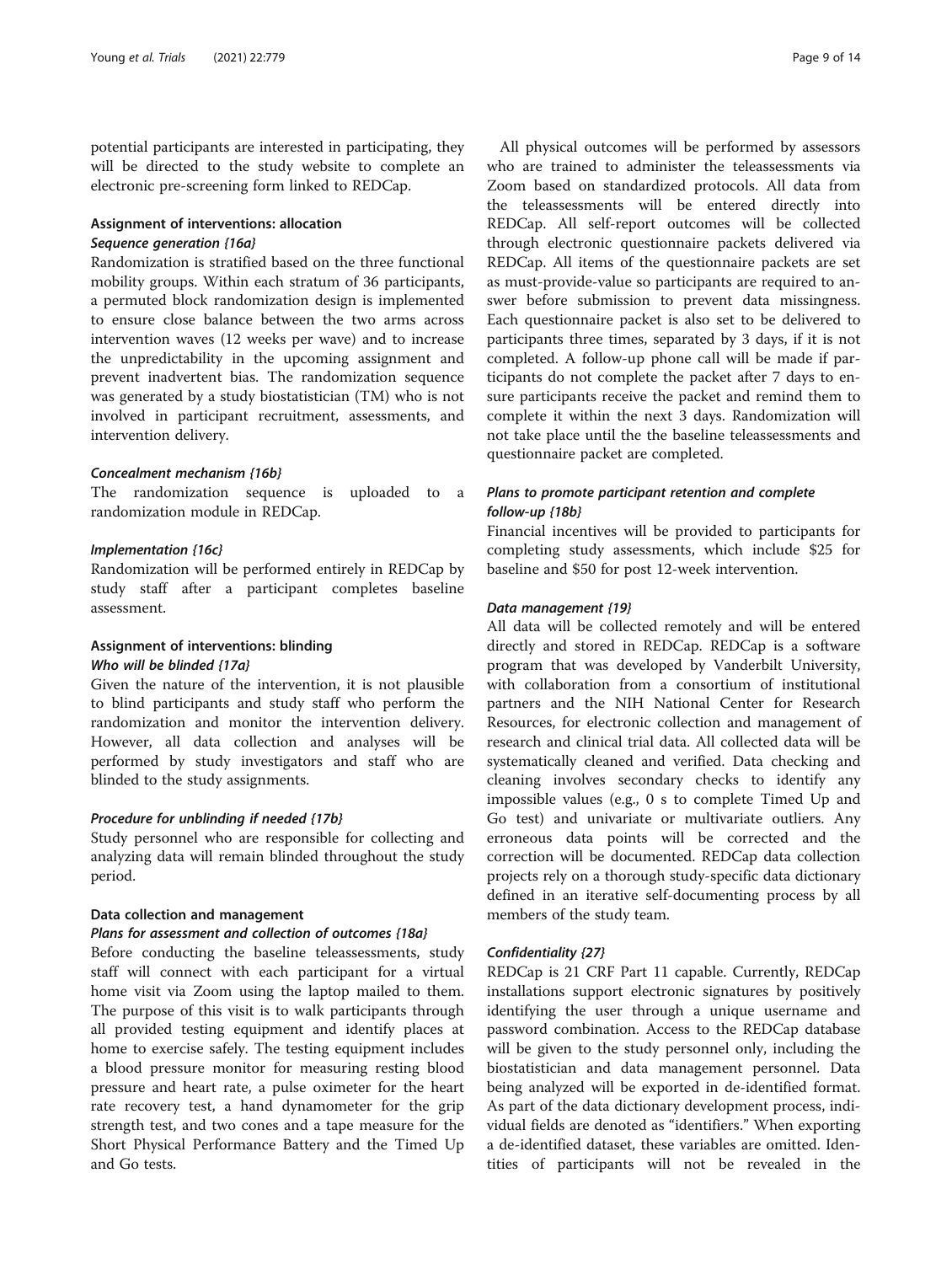presentation or publication of any result from this study. All study personnel are educated about the importance of strictly protecting participants' rights to confidentiality and can only access the data necessary for job completion. Participants will be informed of law-mandated instances in which confidentially could be breached.

## Plans for collection, laboratory evaluation, and storage of biological specimens for genetic or molecular analysis in this trial/future use {33}

Not applicable, no biological specimens will be collected in the study.

## Statistical methods

## Statistical methods for primary and secondary outcomes {20a}

#### Primary analysis

The primary analysis for the average treatment effect (primary aim) will employ an intent-to-treat linear mixed model ANCOVA with the baseline outcome measures as covariates, the corresponding post-intervention outcome measures as the dependent variables, the intervention as the main factor, and the intervention waves as random effect. In general, missingness will be handled by our choice of mixed models to handle the multi-level data. Mixed models use all the data available to directly estimate model parameters via maximum likelihood or restricted maximum likelihood. Where necessary, we will supplement these primary analyses by using multiple imputation procedures with 10 imputations [\[4](#page-11-0)]. We have configured three families of hypotheses based on our primary and secondary outcomes.

For the secondary aim, we will estimate the effect sizes and their 95% confidence intervals and compare them with the corresponding effect sizes and interval estimates from a previous M2M trial [[65\]](#page-13-0). We will generate 95% percentile bootstrap confidence intervals between the differences in the effect sizes utilizing data from both trials. To test for pre-specified moderators, we will extend our models in the primary aim to include moderators as main effects along with an interaction term with the intervention. A test for interaction between the moderator and intervention will be conducted.

## Secondary analysis

Based on the  $p$  values for all the analyses reported, we will report the false discovery rate and false discovery proportion. We will estimate Bayes factor for each comparison, which is especially useful in the interpretation if the null is not rejected. Using the outcome data, we will conduct exploratory cluster analysis to assess whether the clustering occurs based on functional level or disability type. Descriptive comparisons of eM2M effects between disability groups will be reported where appropriate. We will examine barriers in physical activity as well as the four Social Cognitive Theory constructs: self-efficacy, goal-setting, outcome expectancies, and social support as mediating variables between the intervention and the outcomes using the product of coefficients test as suggested by Mackinnon and colleagues [\[26\]](#page-12-0).

#### Interim analyses {21b}

Not applicable, no interim analyses are planned.

## Methods for additional analyses (e.g., subgroup analyses) {20b}

Not applicable, no additional subgroup analyses are planned.

## Methods in analysis to handle protocol non-adherence and any statistical methods to handle missing data {20c} Missing data will be imputed using multiple imputation where necessary, with assumption that the missingness

## Plans to give access to the full protocol, participant-level data, and statistical code {31c}

This paper provides the overall study protocol. Readers should contact the authors if interested in other data or documentation of the study.

#### Oversight and monitoring

mechanism is missing at random.

## Composition of the coordinating centre and trial steering committee {5d}

The study is a single-center trial. All study activities are performed and coordinated under the UAB/Lakeshore Research Collaborative. The day to day support for the study is provided by the following:

- 1) Scientific director: supervise the implementation and fidelity of the study protocol and intervention delivery.
- 2) Project coorindator: coordinate all apsects of the study and manage its regulatory requirements.
- 3) Rercuiment coordinator: recruit, screen, and obtain medical clearance for potential participants and support participant communication throughout the study period.
- 4) Research assistants: perform day to day study tasks including study visit scheduling, equipment shipping, intervention preparation and monitoring, and participant communication.
- 5) Study physician: review and approve medical clearance prior to participant enrollment as well as review adverse events.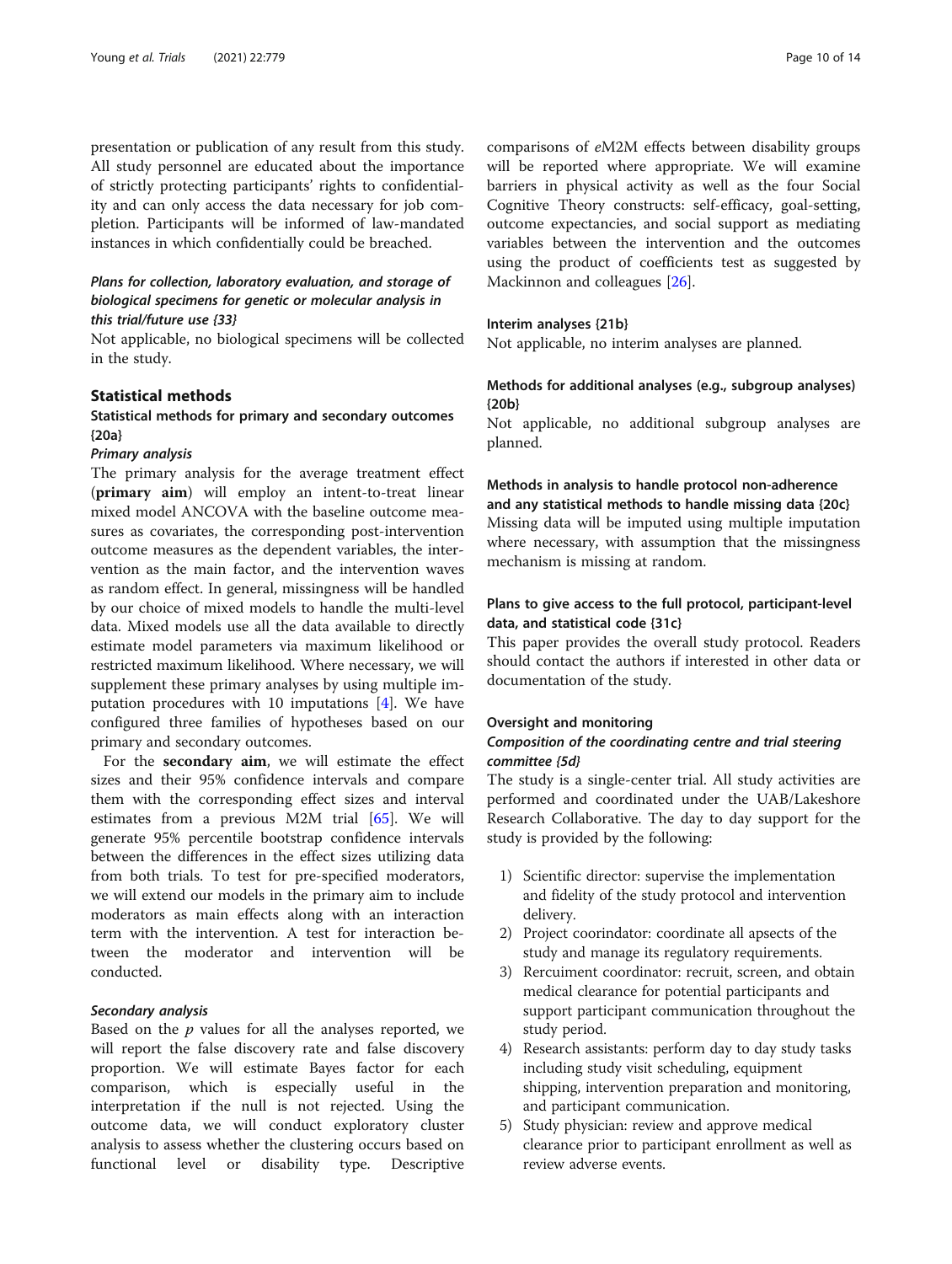The scientific director, the project coordinator, the recruitment coordinator, and research assistants communicate about the study on a daily basis. The project coordinator, recruitment coordinator, and research assistants meet weekly to go over project activities and study milestones.

## Composition of the data monitoring committee, its role, and reporting structure {21a}

The study does not have a Data Monitoring Committee. The study investigator and scientific director (H-JY) will be responsible for monitoring the protocol fidelity, data collection, and data management processes throughout the study period. The study biostatistician (TM) will be responsible for overseeing data analysis and data sharing. The principal investigator (JR), along with all investigators, will be responsible for reporting and preparation of peer-reviewed manuscripts.

#### Adverse event reporting and harms {22}

The M2M study will monitor adverse events and report them based on four types defined by the Behavior Change Consortium of the National Institutes of Health  $[66-68]$  $[66-68]$  $[66-68]$  $[66-68]$  $[66-68]$ . The four types of AEs are  $(1)$  falls,  $(2)$ cardiovascular-related episodes, (3) musculoskeletalrelated events, and (4) health care use. All adverse events will be assessed for severity and causality and will be reported to the Institutional Review Board and relevant regulatory bodies when necessary.

#### Frequency and plans for auditing trial conduct {23}

Not applicable, the study does not contain plans for auditing trial conduct.

## Plans for communicating important protocol amendments to relevant parties (e.g., trial participants, ethical committees) {25}

The University of Alabama at Birmingham's Institutional Review Board will be notified when deviations from the approved protocol occur, and the deviations will be fully documented using a problem report form. When important protocol amendments are necessary, the study team will notify and communicate with the program officer of the funding agency. Approvals from the program officer will be obtained prior to amending the protocols. Any amended protocols will be updated in the study's [ClinicalTrials.gov](http://clinicaltrials.gov) record [\(https://clinicaltrials.](https://clinicaltrials.gov/ct2/show/NCT03797378) [gov/ct2/show/NCT03797378](https://clinicaltrials.gov/ct2/show/NCT03797378)).

#### Dissemination plans {31a}

Findings from this study will be shared publicly and disseminated mainly by publications in peer-reviewed journals as well as conference presentations.

## **Discussion**

Nearly one out of two people with disabilities (46%) in the USA is categorized as physically inactive  $[69]$  $[69]$ . In a 2014 Centers for Disease Control and Prevention report [[70\]](#page-13-0), less than 10% of people with physical disabilities performed aerobic exercise, one of the key markers for optimal health and prevention of chronic disease. The report noted that sedentary people with disabilities were three times more likely to report primary health conditions such as heart disease, stroke, diabetes, or cancer compared to active people with disabilities. People with disabilities need immediate resources that they can use to obtain regular exercise.

Being aware of the multiple barriers that many people with disabilities experience when trying to become physically active, there are important questions that this study will address. First, there are very few nonconventional exercise options for people with disabilities. The current study will examine a novel rhythmic exercise intervention that utilizes music to facilitate exercise and will provide evidence on efficacy of this alternative exercise programming. Second, the eM2M intervention is designed to include participants with different disabilities and similar functional mobility in a group class setting. The study will test whether a greater intervention effect can be obtained with participants with a more homogeneous range of physical function and will enhance our undestanding of effective design strategies of a home-based exercise intervention for people with disabilities. Third, many people with physical disabilities have difficulty getting to an exercise facility on a regular basis. This is due to factors including but not limited to long delays for transportation services and inaccessible exercise facilities. The M2M study is designed to be delivered completely online so that participants can complete the assessments and intervention in the comfort of their own home. Thus, the study will provide detailed documentation of such an intervention delivery mechanism and will be helpful for designing future studies involving people with disabilities.

#### Trial status

Protocol Version 1, Novemeber 2020. Recruitment started in December 2020 and the first intervention wave is projected to take place in March 2021. Recruitment is expected to be completed in July 2022.

#### Abbreviations

M2M: Movement-to-music; eM2M: Remotely delivered movement-to-music intervention; WC: Waistlist control; REDCap: Research electronic data capture; RPE: Rating of perceived exertion; PROMIS: Patient-Reported Outcomes Measurement Information System; ANCOVA: Analysis of covariance

#### Acknowledgements

We would also like to thank the staff and administrative personnel in the UAB/Lakeshore Research Collaborative. The development of this project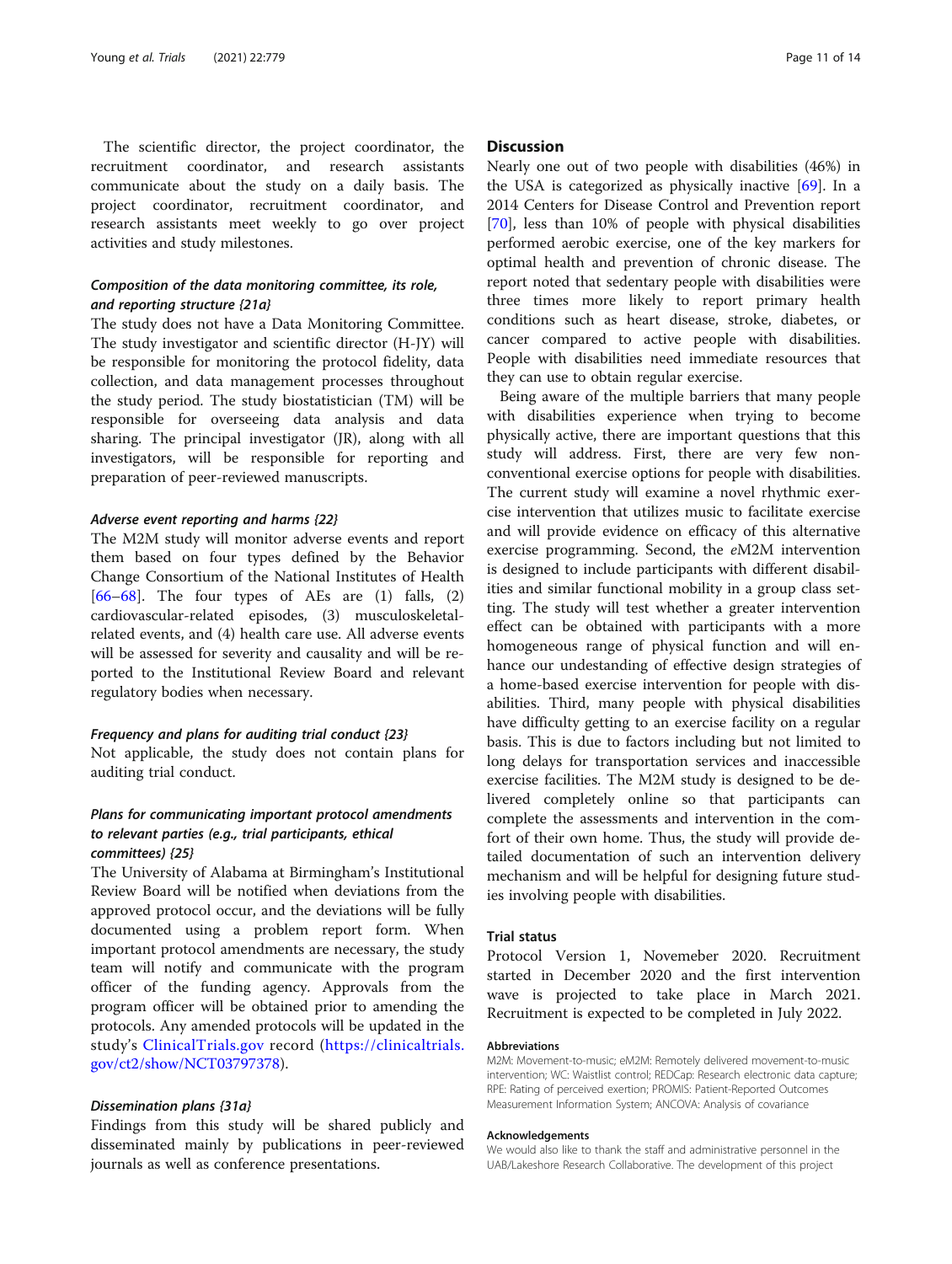<span id="page-11-0"></span>would not have been possible without the collaboration of various experts within the collaborative.

#### Authors' contributions {31b}

All named authors adhere to the authorship guidelines of trials. All authors have contributed to writing the manuscript and approved the final version for publication. Specifically, H-JY, BL, TM, MT, JW, and JR are investigators on the grant and contributed to the study design; H-JY led on overall protocol development and implementation; BL led on usability testing of all technology aspects of the study and post-intervention participant interviews; TM led on methodology and all statistical aspects of the study; MT led on development of the study website; JW led on development and implementation of the intervention content related to behavioral change; AY led on project management and contributed to development of study protocols and procedures; H-JY, TM, AY, and BK contributed to development of the study database and data collection procedures; and JR is the principal investigator and secured funding for this study.

## Funding {4}

The contents of this manuscript were developed under a grant from the National Institute on Disability, Independent Living, and Rehabilitation Research (NIDILRR grant number 90DPGE0005). NIDILRR is a Center within the Administration for Community Living (ACL), Department of Health and Human Services (HHS). The contents of this manuscript do not necessarily represent the policy of NIDILRR, ACL, or HHS, and you should not assume endorsement by the Federal Government. The funding source has no role in the study design and will not have any influence on data collection and analyses, interpretation of the study, preparation of the manuscript, or decision to publish.

#### Availability of data and materials {29}

All data that will be used or analyzed in the study will be supplied upon reasonable request.

#### **Declarations**

#### Ethics approval and consent to participate {24}

Ethics approval has been obtained from the Institutional Review Board of the University of Alabama at Birmingham (Federalwide Assurance # FWA00005960; IRB Project #: IRB-300002645). We plan to submit a manuscript of the overall study results. Results will also be presented at conferences and educational seminars. All participants will provide written informed consent prior to participating in any aspect of the study.

#### Consent for publication {32}

Not applicable. No identifying of images or information of participants is presented in this paper.

#### Competing interests {28}

The authors declare that they have no competing interests.

#### Author details

<sup>1</sup>UAB/Lakeshore Research Collaborative, School of Health Professions, University of Alabama at Birmingham, Birmingham, AL, USA. <sup>2</sup>Division of Pediatric and Rehabilitation Medicine, School of Medicine, University of Alabama at Birmingham, Birmingham, AL, USA. <sup>3</sup>Department of Health Services Administration, School of Health Professions, University of Alabama at Birmingham, Birmingham, AL, USA. <sup>4</sup>Department of Physical Medicine and Rehabilitation, School of Medicine, University of Alabama at Birmingham, Birmingham, AL, USA.

## Received: 31 March 2021 Accepted: 25 October 2021 Published online: 07 November 2021

#### References

- Rimmer JH, Chen M-D, McCubbin JA, Drum C, Peterson J. Exercise intervention research on persons with disabilities: what we know and where we need to go. Am J Phys Med Rehabil. 2010;89(3):249–63. [https://](https://doi.org/10.1097/PHM.0b013e3181c9fa9d) [doi.org/10.1097/PHM.0b013e3181c9fa9d](https://doi.org/10.1097/PHM.0b013e3181c9fa9d).
- 2. Lai B, Young H-J, Bickel CS, Motl RW, Rimmer JH. Current trends in exercise intervention research, technology, and behavioral change strategies for
- 3. Lai B, Cederberg K, Vanderbom KA, Bickel CS, Rimmer JH, Motl RW. Characteristics of adults with neurologic disability recruited for exercise trials: a secondary analysis. Adapt Phys Activ Q. 2018;35(4):476–97. [https://](https://doi.org/10.1123/apaq.2017-0109) [doi.org/10.1123/apaq.2017-0109.](https://doi.org/10.1123/apaq.2017-0109)
- 4. Froehlich-Grobe K, White GW. Promoting physical activity among women with mobility impairments: a randomized controlled trial to assess a homeand community-based intervention 11No commercial party having a direct financial interest in the results of the research supporting this article has or will confer a benefit upon the author(s) or upon any organization with which the author(s) is/are associated. Arch Phys Med Rehabil. 2004;85(4): 640–8. <https://doi.org/10.1016/j.apmr.2003.07.012>.
- 5. Rimmer JH, Riley B, Wang E, Rauworth A, Jurkowski J. Physical activity participation among persons with disabilities: barriers and facilitators. Am J Prev Med. 2004;26(5):419–25. [https://doi.org/10.1016/j.amepre.2004.](https://doi.org/10.1016/j.amepre.2004.02.002) [02.002.](https://doi.org/10.1016/j.amepre.2004.02.002)
- 6. Rimmer J, Lai B, Young H-J. Bending the arc of exercise and recreation technology toward people with disabilities. Arch Phys Med Rehabil. 2016; 97(9 Suppl):S247–51. <https://doi.org/10.1016/j.apmr.2016.02.029>.
- 7. Lai B, Kim Y, Wilroy J, Bickel CS, Rimmer JH, Motl RW. Sustainability of exercise intervention outcomes among people with disabilities: a secondary review. Disabil Rehabil. 2019;41(13):1584–95. [https://doi.org/10.1080/096382](https://doi.org/10.1080/09638288.2018.1432704) [88.2018.1432704](https://doi.org/10.1080/09638288.2018.1432704).
- 8. Hollis N, Zhang QC, Cyrus AC, Courtney-Long E, Watson K, Carroll DD. Physical activity types among US adults with mobility disability, Behavioral Risk Factor Surveillance System, 2017. Disabil Health J. 2020;13(3):100888. <https://doi.org/10.1016/j.dhjo.2020.100888>.
- 9. Pridgeon L, Grogan S. Understanding exercise adherence and dropout: an interpretative phenomenological analysis of men and women's accounts of gym attendance and non-attendance. Qual Res Sport Exerc Health. 2012; 4(3):382–99. [https://doi.org/10.1080/2159676X.2012.712984.](https://doi.org/10.1080/2159676X.2012.712984)
- 10. Resnick B, Spellbring AM. Understanding what motivates older adults to exercise. J Gerontol Nurs. 2000;26(3):34–42. [https://doi.org/10.3928/0098-](https://doi.org/10.3928/0098-9134-20000301-08) [9134-20000301-08.](https://doi.org/10.3928/0098-9134-20000301-08)
- 11. Huberty JL, Ransdell LB, Sidman C, Flohr JA, Shultz B, Grosshans O, et al. Explaining long-term exercise adherence in women who complete a structured exercise program. Res Q Exerc Sport. 2008;79(3):374–84. [https://](https://doi.org/10.1080/02701367.2008.10599501) [doi.org/10.1080/02701367.2008.10599501.](https://doi.org/10.1080/02701367.2008.10599501)
- 12. Asano M, Duquette P, Andersen R, Lapierre Y, Mayo NE. Exercise barriers and preferences among women and men with multiple sclerosis. Disabil Rehabil. 2013;35(5):353–61. [https://doi.org/10.3109/0963](https://doi.org/10.3109/09638288.2012.742574) [8288.2012.742574](https://doi.org/10.3109/09638288.2012.742574).
- 13. Annesi JJ. Effects of music, television, and a combination entertainment system on distraction, exercise adherence, and physical output in adults. Can J Behav Sci. 2001;33(3):193–202. <https://doi.org/10.1037/h0087141>.
- 14. Karageorghis CI, Terry PC, Lane AM. Development and initial validation of an instrument to assess the motivational qualities of music in exercise and sport: the Brunel Music Rating Inventory. J Sports Sci. 1999;17(9):713–24. <https://doi.org/10.1080/026404199365579>.
- 15. Miller T, Swank A, Manire J, Robertson R, Wheeler B. Effect of music and dialog on perception of exertion, enjoyment, and metabolic responses during exercise. Int J Fit. 2010;6:45–52.
- 16. Schwartz SE, Fernhall B, Plowman SA. Effects of music on exercise performance. J Cardiopulm Rehabil Prev. 1990;10(9):312–6. [https://doi.org/1](https://doi.org/10.1097/00008483-199009000-00002) [0.1097/00008483-199009000-00002.](https://doi.org/10.1097/00008483-199009000-00002)
- 17. Wininger SR, Pargman D. Assessment of factors associated with exercise enjoyment. J Music Ther. 2003;40(1):57–73. [https://doi.org/10.1093/jmt/40.1.](https://doi.org/10.1093/jmt/40.1.57) [57.](https://doi.org/10.1093/jmt/40.1.57)
- 18. Shaulov N, Lufi D. Music and light during indoor cycling. Percept Mot Skills. 2009;108(2):597–607. [https://doi.org/10.2466/pms.108.2.597-607.](https://doi.org/10.2466/pms.108.2.597-607)
- 19. Karageorghis CI, Priest DL. Music in the exercise domain: a review and synthesis (Part II). Int Rev Sport Exerc Psychol. 2012;5(1):67–84. [https://doi.](https://doi.org/10.1080/1750984X.2011.631027) [org/10.1080/1750984X.2011.631027](https://doi.org/10.1080/1750984X.2011.631027).
- 20. Hackney ME, Earhart GM. Recommendations for implementing tango classes for persons with Parkinson disease. Am J Dance Ther. 2010;32(1):41– 52. [https://doi.org/10.1007/s10465-010-9086-y.](https://doi.org/10.1007/s10465-010-9086-y)
- 21. Hackney ME, Earhart GM. Effects of dance on gait and balance in Parkinson's disease: a comparison of partnered and nonpartnered dance movement. Neurorehabil Neural Repair. 2010;24(4):384–92. [https://doi.org/1](https://doi.org/10.1177/1545968309353329) [0.1177/1545968309353329](https://doi.org/10.1177/1545968309353329).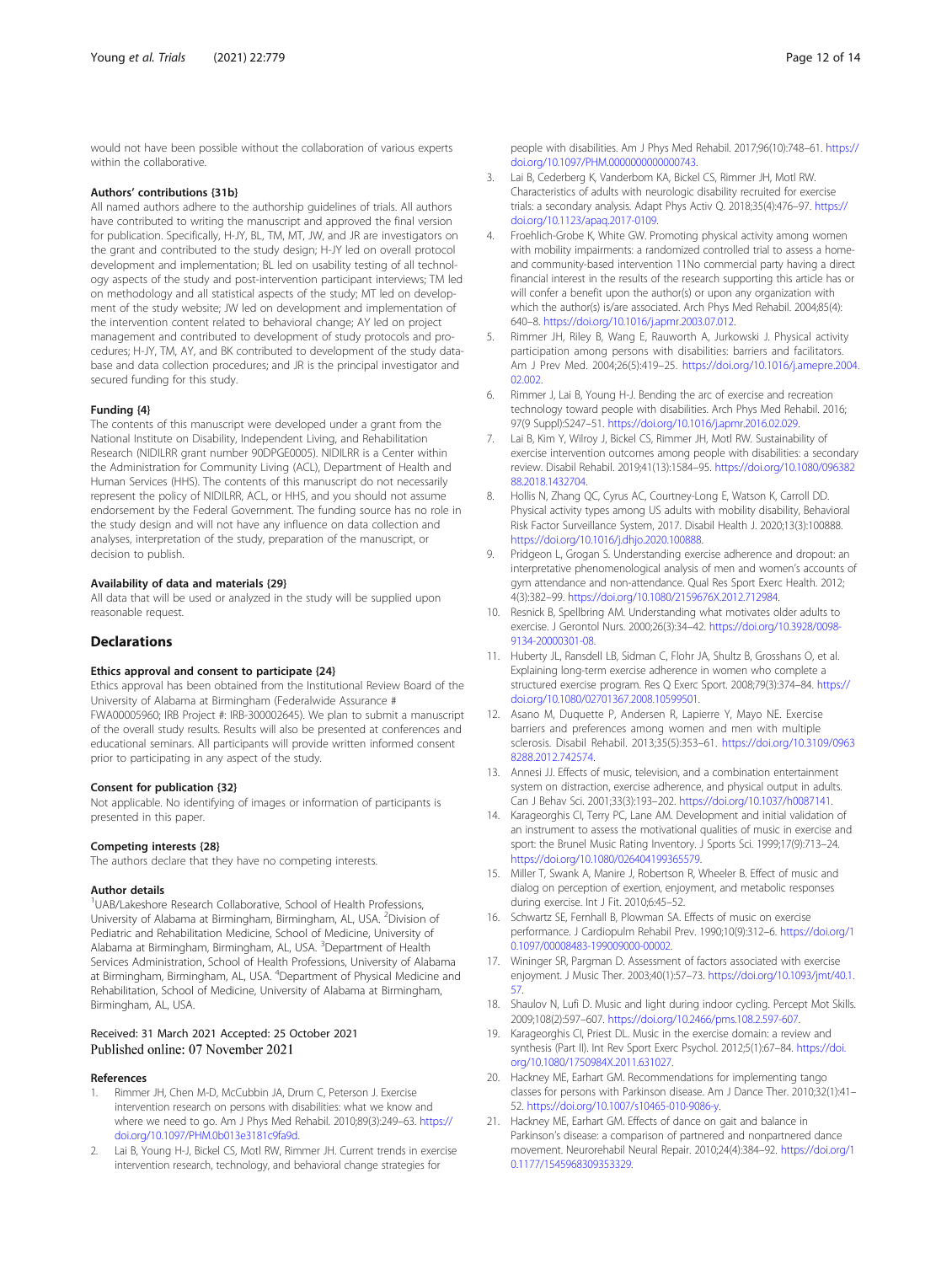- <span id="page-12-0"></span>22. Hackney M, Hall C, Echt K, Wolf S. Application of adapted tango as therapeutic intervention for patient with chronic stroke. J Geriatr Phys Ther. 2012;35(4):206–17. [https://doi.org/10.1519/JPT.0b013e31823ae6ea.](https://doi.org/10.1519/JPT.0b013e31823ae6ea)
- 23. Hokkanen L, Rantala L, Remes AM, Härkönen B, Viramo P, Winblad I. Dance and movement therapeutic methods in management of dementia: a ramdomized, controlled study. J Am Geriatr Soc. 2008;56(4):771–2. [https://](https://doi.org/10.1111/j.1532-5415.2008.01611.x) [doi.org/10.1111/j.1532-5415.2008.01611.x.](https://doi.org/10.1111/j.1532-5415.2008.01611.x)
- 24. Abreu M, Hartley G. The effects of salsa dance on balance, gait, and fall risk in a sedentary patient with Alzheimer's dementia, multiple comorbidities, and recurrent falls. J Geriatr Phys Ther. 2013;36(2):100–8. [https://doi.org/10.1](https://doi.org/10.1519/JPT.0b013e318267aa54) [519/JPT.0b013e318267aa54](https://doi.org/10.1519/JPT.0b013e318267aa54).
- 25. Hackney ME, Earhart GM. Effects of dance on movement control in parkinson's disease: a comparison of argentine tango and American ballroom. Journal of rehabilitation medicine. J Rehabil Med. 2009;41(6):475– 81. <https://doi.org/10.2340/16501977-0362>.
- 26. Young H-J, Mehta TS, Herman C, Wang F, Rimmer JH. The effects of M2M and adapted yoga on physical and psychosocial outcomes in people with multiple sclerosis. Arch Phys Med Rehabil. 2019;100(3):391–400. [https://doi.](https://doi.org/10.1016/j.apmr.2018.06.032) [org/10.1016/j.apmr.2018.06.032.](https://doi.org/10.1016/j.apmr.2018.06.032)
- 27. Brandt J, Specter M, Folstein MF. The telephone interview for cognitive status. Neuropsychiatry Neuropsychol Nehavioral Neurol. 1988;1:111–7.
- 28. Ferguson B. ACSM's guidelines for exercise testing and prescription. 9th Ed. 2014. J Canadian Chiropr Assoc. 58(3):328.
- 29. Wilroy JD, Martin Ginis KA, Rimmer JH, Wen H, Howell J, Lai B. An E-learning program for increasing physical activity associated behaviors among people with spinal cord injury: usability study. JMIR Form Res. 2019;3(3):e14788. [https://doi.org/10.2196/14788.](https://doi.org/10.2196/14788)
- 30. U.S. Department of Health and Human Services. 2008 Physical Activity Guidelines for Americans Washington (DC): U.S. Department of Health and Human Services. 2008. [http://www.health.gov/paguidelines.](http://www.health.gov/paguidelines) Accessed 20 Oct 2020.
- 31. Penko AL, Barkley JE, Koop MM, Alberts JL. Borg scale is valid for ratings of perceived exertion for individuals with Parkinson's disease. Int J Exerc Sci. 2017;10(1):76–86.
- 32. Borg GA. Psychophysical bases of perceived exertion. Med Sci Sports Exerc. 1982;14(5):377–81. <https://doi.org/10.1249/00005768-198205000-00012>.
- 33. Ma JK, Martin Ginis KA. A meta-analysis of physical activity interventions in people with physical disabilities: content, characteristics, and effects on behaviour. Psychol Sport Exerc. 2018;37:262–73. [https://doi.org/10.1016/j.](https://doi.org/10.1016/j.psychsport.2018.01.006) [psychsport.2018.01.006.](https://doi.org/10.1016/j.psychsport.2018.01.006)
- 34. Lai B, Chiu CY, Pounds E, Tracy T, Mehta T, Young HJ, et al. A description of Covid-19 modifications to the TEAMS study protocol for remotely delivering teleassessment/teletraining of complementary alternative medicine among people with multiple sclerosis: protocol for a randomized controlled effectiveness trial. JMIR Res Protoc. 2020;9(7):e18415. [https://doi.org/10.21](https://doi.org/10.2196/18415) [96/18415](https://doi.org/10.2196/18415).
- 35. Saxena A, Minton D, Lee D-C, Sui X, Fayad R, Lavie CJ, et al. Protective role of resting heart rate on all-cause and cardiovascular disease mortality. Mayo Clin Proc. 2013;88(12):1420–6. [https://doi.org/10.1016/j.mayocp.2013.09.011.](https://doi.org/10.1016/j.mayocp.2013.09.011)
- 36. Sydó N, Sydó T, Gonzalez Carta KA, Hussain N, Farooq S, Murphy JG, et al. Prognostic performance of heart rate recovery on an exercise test in a primary prevention population. J Am Heart Assoc. 2018;7(7):e008143. <https://doi.org/10.1161/JAHA.117.008143>.
- 37. Morshedi-Meibodi A, Larson MG, Levy D, O'Donnell CJ, Vasan RS. Heart rate recovery after treadmill exercise testing and risk of cardiovascular disease events (The Framingham Heart Study). Am J Cardiol. 2002;90(8):848–52. [https://doi.org/10.1016/S0002-9149\(02\)02706-6.](https://doi.org/10.1016/S0002-9149(02)02706-6)
- 38. Boissy P, Bourbonnais D, Carlotti MM, Gravel D, Arsenault BA. Maximal grip force in chronic stroke subjects and its relationship to global upper extremity function. Clin Rehabil. 1999;13(4):354–62. [https://doi.org/10.1191/](https://doi.org/10.1191/026921599676433080) [026921599676433080](https://doi.org/10.1191/026921599676433080).
- 39. Lindstrom-Hazel D, Kratt A, Bix L. Interrater reliability of students using hand and pinch dynamometers. Am J Occup Ther. 2009;63(2):193–7. [https://doi.](https://doi.org/10.5014/ajot.63.2.193) [org/10.5014/ajot.63.2.193.](https://doi.org/10.5014/ajot.63.2.193)
- 40. Bertrand AM, Mercier C, Bourbonnais D, Desrosiers J, Gravel D. Reliability of maximal static strength measurements of the arms in subjects with hemiparesis. ClinRehabil. 2007;21(3):248–57. [https://doi.org/10.1177/026921](https://doi.org/10.1177/0269215506070792) [5506070792.](https://doi.org/10.1177/0269215506070792)
- 41. Guralnik JM, Ferrucci L, Pieper CF, Leveille SG, Markides KS, Ostir GV, et al. Lower extremity function and subsequent disability: consistency across studies, predictive models, and value of gait speed alone compared with

the short physical performance battery. J Gerontol A Biol Sci Med Sci. 2000; 55(4):M221–31. <https://doi.org/10.1093/gerona/55.4.M221>.

- 42. Bennie S, Bruner K, Dizon A, Fritz H, Goodman B, Peterson S. Measurements of balance: comparison of the timed "up and go" test and functional reach test with the berg balance scale. J Phys Ther Sci. 2003;15(2):93–7. [https://](https://doi.org/10.1589/jpts.15.93) [doi.org/10.1589/jpts.15.93](https://doi.org/10.1589/jpts.15.93).
- 43. Nilsagard Y, Lundholm C, Gunnarsson L, Dcnison E. Clinical relevance using timed walk tests and 'timed up and go' testing in persons with multiple sclerosis. Physiother Res Int. 2007;12(2):105–14. [https://doi.org/10.1002/pri.358.](https://doi.org/10.1002/pri.358)
- 44. Learmonth YC, Paul L, McFadyen AK, Mattison P, Miller L. Reliability and clinical significance of mobility and balance assessments in multiple sclerosis. Int J Rehabil Res. 2012;35(1):69–74. [https://doi.org/10.1097/MRR.](https://doi.org/10.1097/MRR.0b013e328350b65f) [0b013e328350b65f.](https://doi.org/10.1097/MRR.0b013e328350b65f)
- 45. Hays RD, Bjorner JB, Revicki DA, Spritzer KL, Cella D. Development of physical and mental health summary scores from the patient-reported outcomes measurement information system (PROMIS) global items. Qual Life Res. 2009;18(7):873–80. <https://doi.org/10.1007/s11136-009-9496-9>.
- 46. Motl RW, Bollaert RE, Sandroff BM. Validation of the Godin Leisure-Time Exercise Questionnaire classification coding system using accelerometry in multiple sclerosis. Rehabil Psychol. 2018;63(1):77–82. [https://doi.org/10.1037/](https://doi.org/10.1037/rep0000162) [rep0000162.](https://doi.org/10.1037/rep0000162)
- 47. Motl RW, McAuley E, Klaren R. Reliability of physical-activity measures over six months in adults with multiple sclerosis: implications for designing behavioral interventions. Behav Med. 2014;40(1):29–33. [https://doi.org/10.1](https://doi.org/10.1080/08964289.2013.821966) [080/08964289.2013.821966](https://doi.org/10.1080/08964289.2013.821966).
- 48. Gosney JL, Scott JA, Snook EM, Motl RW. Physical activity and multiple sclerosis: validity of self-report and objective measures. Fam Community Health. 2007;30(2):144–50. [https://doi.org/10.1097/01.FCH.0000264411.20766.](https://doi.org/10.1097/01.FCH.0000264411.20766.0c)  $0<sup>c</sup>$
- 49. Motl RW, McAuley E, Snook EM, Scott JA. Validity of physical activity measures in ambulatory individuals with multiple sclerosis. Disabil Rehabil. 2006;28(18):1151–6. <https://doi.org/10.1080/09638280600551476>.
- 50. Kinnett-Hopkins D, Grover SA, Yeh EA, Motl RW. Physical activity in pediatric onset multiple sclerosis: validating a questionnaire for clinical practice and research. Mult Scler Relat Disord. 2016;10:26–9. [https://doi.org/10.1016/j.msa](https://doi.org/10.1016/j.msard.2016.08.010) [rd.2016.08.010.](https://doi.org/10.1016/j.msard.2016.08.010)
- 51. Weikert M, Motl RW, Suh Y, McAuley E, Wynn D. Accelerometry in persons with multiple sclerosis: measurement of physical activity or walking mobility? J Neurol Sci. 2010;290(1-2):6–11. [https://doi.org/10.1016/j.jns.2](https://doi.org/10.1016/j.jns.2009.12.021) [009.12.021](https://doi.org/10.1016/j.jns.2009.12.021).
- 52. Snook EM, Motl RW, Gliottoni RC. The effect of walking mobility on the measurement of physical activity using accelerometry in multiple sclerosis. Clin Rehabil. 2009;23(3):248–58. <https://doi.org/10.1177/0269215508101757>.
- 53. Weikert M, Suh Y, Lane A, Sandroff B, Dlugonski D, Fernhall B, et al. Accelerometry is associated with walking mobility, not physical activity, in persons with multiple sclerosis. Med Eng Phys. 2012;34(5):590–7. [https://doi.](https://doi.org/10.1016/j.medengphy.2011.09.005) [org/10.1016/j.medengphy.2011.09.005.](https://doi.org/10.1016/j.medengphy.2011.09.005)
- 54. Sandroff BM, Dlugonski D, Weikert M, Suh Y, Balantrapu S, Motl RW. Physical activity and multiple sclerosis: new insights regarding inactivity. Acta Neurol Scand. 2012;126(4):256–62. <https://doi.org/10.1111/j.1600-0404.2011.01634.x>.
- 55. Estabrooks PA, Carron AV. The Physical Activity Group Environment Questionnaire: an instrument for the assessment of cohesion in exercise classes. Group Dyn-Theor Res. 2000;4(3):230–43. [https://doi.org/10.1037/1](https://doi.org/10.1037/1089-2699.4.3.230) [089-2699.4.3.230](https://doi.org/10.1037/1089-2699.4.3.230).
- 56. Lee RE, O'Connor DP, Smith-Ray R, Mama SK, Medina AV, Reese-Smith JY, et al. Mediating effects of group cohesion on physical activity and diet in women of color: health is power. Am J Health Promot. 2012;26(4):e116–25. <https://doi.org/10.4278/ajhp.101215-QUAN-400>.
- 57. Gilbert M, Chaubet P, Karelis A, Dancause KN. Perceptions of group exercise courses and instructors among Quebec adults. BMJ Open Sport Exerc Med. 2017;3(1):e000278. [https://doi.org/10.1136/bmjsem-2017-000278.](https://doi.org/10.1136/bmjsem-2017-000278)
- 58. Hagger MS, Chatzisarantis NLD, Hein V, Pihu M, Soós I, Karsai I. The perceived autonomy support scale for exercise settings (PASSES): development, validity, and cross-cultural invariance in young people. Psychol Sport Exerc. 2007;8(5):632–53. [https://doi.org/10.1016/j.psychsport.2](https://doi.org/10.1016/j.psychsport.2006.09.001) [006.09.001](https://doi.org/10.1016/j.psychsport.2006.09.001).
- 59. McAuley E. Self-efficacy and the maintenance of exercise participation in older adults. J Behav Med. 1993;16(1):103–13. [https://doi.org/10.1007/](https://doi.org/10.1007/BF00844757) [BF00844757.](https://doi.org/10.1007/BF00844757)
- Rovniak LS, Anderson ES, Winett RA, Stephens RS. Social cognitive determinants of physical activity in young adults: a prospective structural